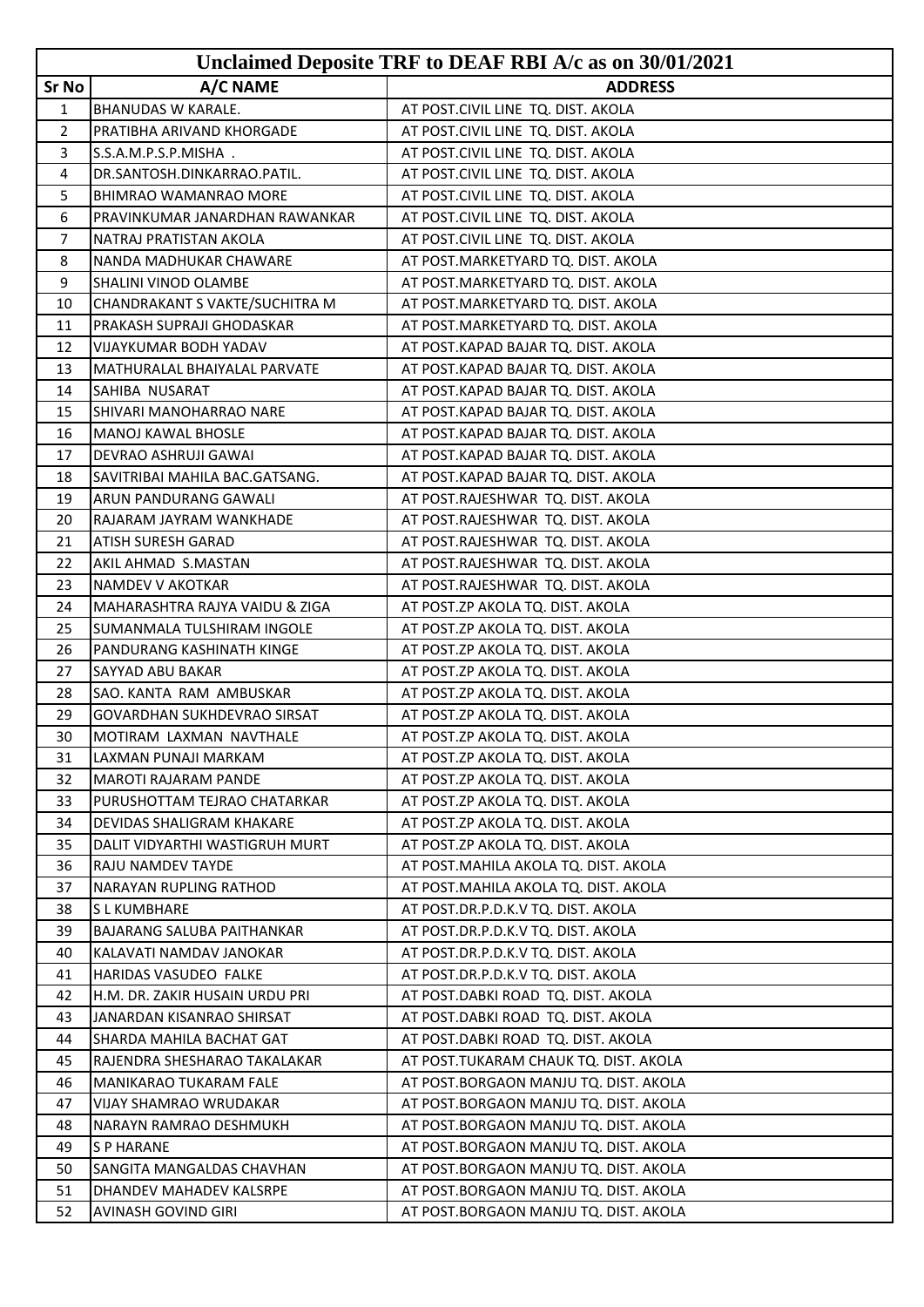| 53  | RANJIT YASHWANT WAROKAR        | AT POST.BORGAON MANJU TQ. DIST. AKOLA   |
|-----|--------------------------------|-----------------------------------------|
| 54  | NASHIR BASHIR SHAH             | AT POST.BORGAON MANJU TQ. DIST. AKOLA   |
| 55  | SUMITRA RAMKUSHNA SONKAR       | AT POST.BORGAON MANJU TQ. DIST. AKOLA   |
| 56  | <b>GANASH ASARU CHUDHARI</b>   | AT POST.BORGAON MANJU TQ. DIST. AKOLA   |
| 57  | PRASHANT SHRIRAM ASWAR         | AT POST.BORGAON MANJU TQ. DIST. AKOLA   |
| 58  | SHEETAL PRABHAKAR BADHE        | AT POST.BORGAON MANJU TQ. DIST. AKOLA   |
| 59  | AMBIKA MAHILA BACHAT GAT       | AT POST.BORGAON MANJU TQ. DIST. AKOLA   |
| 60  | JAY YOGESHWAR MAHILA BACHATGAT | AT POST.BORGAON MANJU TQ. DIST. AKOLA   |
| 61  | SWAMI SAMARTHA BACHATGAT       | AT POST.BORGAON MANJU TQ. DIST. AKOLA   |
| 62  | DEVIDAS BALIRAM JAMNIK         | AT POST.PALSO BHADE TQ. DIST. AKOLA     |
| 63  | ALIMODDIN AJIJODDIN SAYYED     | AT POST.PALSO BHADE TQ. DIST. AKOLA     |
| 64  | GAJANAN RAMDAS KOLATKAR        | AT POST.PALSO BHADE TQ. DIST. AKOLA     |
| 65  | RUKHAMINIBAI MADHUKAR DESHMUKH | AT POST.MHAISANG TQ. DIST. AKOLA        |
| 66  | MADHUKAR RAMESHVAR KHADE       | AT POST.MHAISANG TQ. DIST. AKOLA        |
| 67  | HM ZP SCHOOL KATYAR            | AT POST.MHAISANG TQ. DIST. AKOLA        |
| 68  | KENDRA PRA ZP SCH HAPURA       | AT POST.MHAISANG TQ. DIST. AKOLA        |
| 69  | SANTOSHIMATA MAHILA SHG        | AT POST.MHAISANG TQ. DIST. AKOLA        |
| 70  | HARIDAS SUKHDEV NIMKANDE       | AT POST.KANSHIVANI TQ. DIST. AKOLA      |
| 71  | DINAKAR VISHVANATH DINAKAR     | AT POST.KANSHIVANI TQ. DIST. AKOLA      |
| 72  | VANDANA ANIL JAVSAPURE         | AT POST.KANSHIVANI TQ. DIST. AKOLA      |
| 73  | SHIKARAN IEDRAS BHSALA         | AT POST.KANSHIVANI TQ. DIST. AKOLA      |
| 74  | AMADAS KUKAJI CHAKRANARAYAN    | AT POST.KANSHIVANI TQ. DIST. AKOLA      |
| 75  | EKATA KRUSHI SCINCE MANDAL KAN | AT POST.KANSHIVANI TQ. DIST. AKOLA      |
| 76  | WASUDEO SITARAM KHOND          | AT POST.GANDHIGRAM TQ. DIST. AKOLA      |
| 77  | SANJAY MADHUKAR KALANE         | AT POST.GANDHIGRAM TQ. DIST. AKOLA      |
| 78  | VARSHA PANDURANG GADAGE        | AT POST.GANDHIGRAM TQ. DIST. AKOLA      |
| 79  | HARIBHAU DASHRATH MORE         | AT POST.GANDHIGRAM TQ. DIST. AKOLA      |
| 80  | PRALHAD KRUSHNAJI NANDANE      | AT POST.GANDHIGRAM TQ. DIST. AKOLA      |
| 81  | PRAMILA DEVIDAS SIRSAT         | AT POST.GANDHIGRAM TQ. DIST. AKOLA      |
| 82  | H. M. Z.P.P. SHALA NIMBHI      | AT POST.CHIKHALGAON TQ. DIST. AKOLA     |
| 83  | H.M GRAM SHIKHSHAN SAMITI      | AT POST.CHIKHALGAON TQ. DIST. AKOLA     |
| 84  | GAJANAN VASUDEO BHATKAR        | AT POST.CHIKHALGAON TQ. DIST. AKOLA     |
| 85  | A N P EDU SP DAHIHANDA         | AT POST.DAHIHANDA TQ. DIST. AKOLA       |
| 86  | SAMADHAN THAVAR GAYAKWAD       | AT POST.PATUR NANDAPUR TQ. DIST. AKOLA  |
| 87  | <b>RUPESH DURYODHAN DHAKE</b>  | AT POST. PATUR NANDAPUR TO. DIST. AKOLA |
| 88  | PRANAKIRAN BCG VALKI           | AT POST.PATUR NANDAPUR TQ. DIST. AKOLA  |
| 89  | CHANDIKA MATA BCG PATUR N.     | AT POST.PATUR NANDAPUR TQ. DIST. AKOLA  |
| 90  | GOPALA M BCG PATUR N.          | AT POST.PATUR NANDAPUR TQ. DIST. AKOLA  |
| 91  | VAIDKIYA ADHIKARI P.A KURAN    | AT POST.KURANKHED TQ. DIST. AKOLA       |
| 92  | NAMDEV GOVIND MULE             | AT POST.KURANKHED TQ. DIST. AKOLA       |
| 93  | S.MUKIDABI S. HARUN            | AT POST.KURANKHED TQ. DIST. AKOLA       |
| 94  | SAVITA RAMESH DHORE            | AT POST.KURANKHED TQ. DIST. AKOLA       |
| 95  | <b>CHANDRAKALA S UMADE</b>     | AT POST.KURANKHED TQ. DIST. AKOLA       |
| 96  | SAYABAI KASHIRAM BHAGEWAR      | AT POST.GOREGAON TQ. DIST. AKOLA        |
| 97  | SUKHADEV RAJARAM ZATE          | AT POST.GOREGAON TQ. DIST. AKOLA        |
| 98  | MANOHAR NARAYAN CHANDAN        | AT POST.UMARI TQ. DIST. AKOLA           |
| 99  | AMBADAS DATTUJI ARULKAR        | AT POST.UMARI TQ. DIST. AKOLA           |
| 100 | MANJUSHA D AATALKAR            | AT POST.UMARI TQ. DIST. AKOLA           |
| 101 | SUNITA MANOHAR KHADSANE        | AT POST.UMARI TQ. DIST. AKOLA           |
| 102 | <b>GULABRAO VITTHAL JUNARE</b> | AT POST.UMARI TQ. DIST. AKOLA           |
| 103 | LILA DHNYANDEV SHENDE          | AT POST.UMARI TQ. DIST. AKOLA           |
| 104 | <b>SUNIL KISAN KANDELKAR</b>   | AT POST.KHADKI TQ. DIST. AKOLA          |
| 105 | PUNJAJI C PANDIT               | AT POST.KHADKI TQ. DIST. AKOLA          |
| 106 | PUSHPA BANDU DHORE             | AT POST.KHADKI TQ. DIST. AKOLA          |
| 107 | BABURAO BALIRAM WANKHADE       | AT POST.RANPISE NAGAR TQ. DIST. AKOLA   |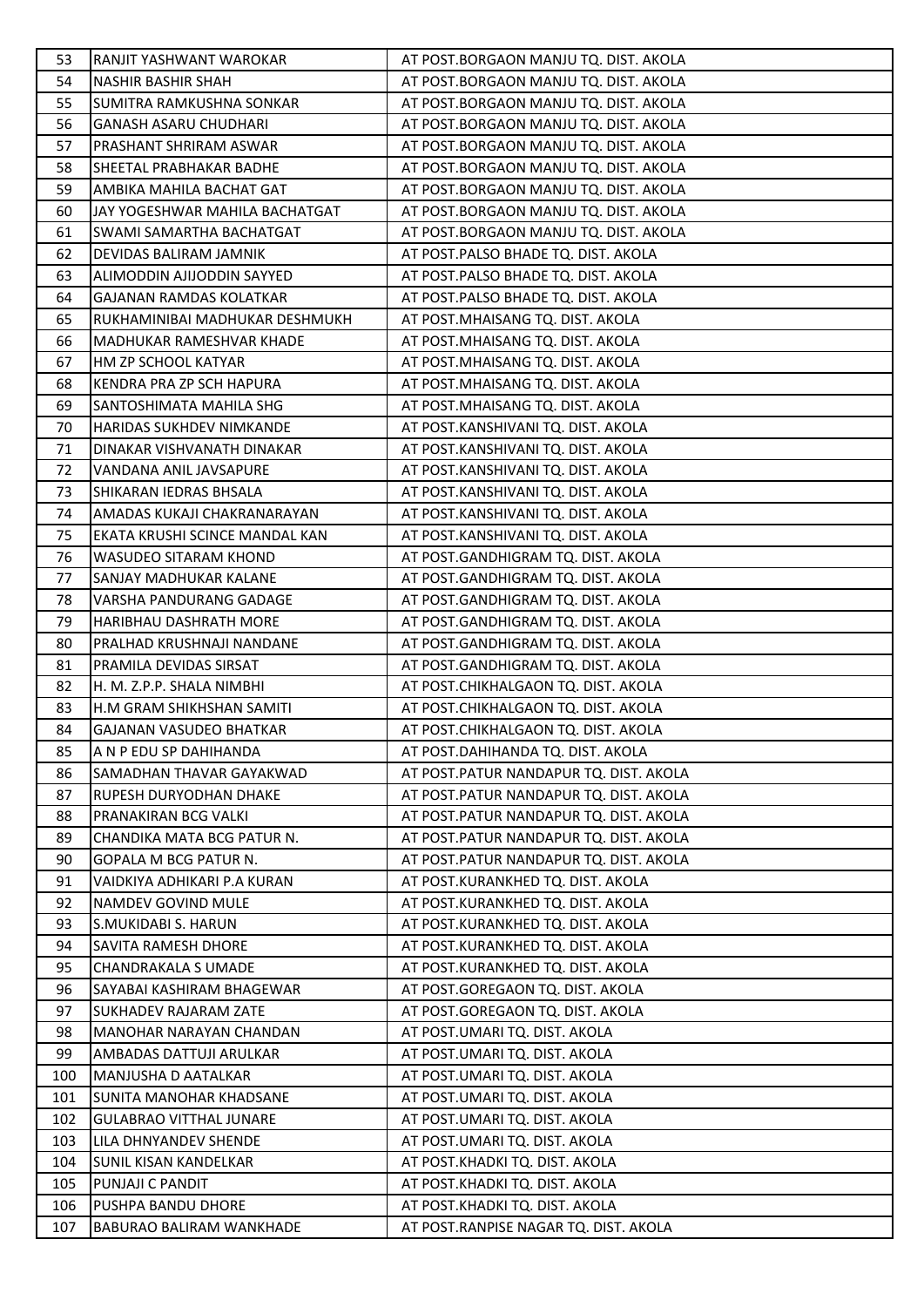| 108 | <b>JAMES WILLIAM SWAMI</b>     | AT POST.RANPISE NAGAR TQ. DIST. AKOLA          |
|-----|--------------------------------|------------------------------------------------|
| 109 | ASMITA ONKARRAO THAKRE         | AT POST.RANPISE NAGAR TQ. DIST. AKOLA          |
| 110 | PRATIMA UMESH LAHARIYA         | AT POST.RANPISE NAGAR TQ. DIST. AKOLA          |
| 111 | DR. VIJAY RAMBHAU KALNE        | AT POST.RANPISE NAGAR TQ. DIST. AKOLA          |
| 112 | SUNANDA VIJAYANAND MULATKAR    | AT POST.RANPISE NAGAR TQ. DIST. AKOLA          |
| 113 | BHARTI DEVIDAS MESHRAM         | AT POST.RANPISE NAGAR TQ. DIST. AKOLA          |
| 114 | KRUSHNAKUMAR PRALHAD WADODE    | AT POST.RANPISE NAGAR TQ. DIST. AKOLA          |
| 115 | SMITA.MADHUKAR. PATIL.         | AT POST.RANPISE NAGAR TQ. DIST. AKOLA          |
| 116 | ANITA MURLIDHAR VAIDYA         | AT POST.RANPISE NAGAR TQ. DIST. AKOLA          |
| 117 | SANGITA.KISANRAO.DHULE         | AT POST.RANPISE NAGAR TQ. DIST. AKOLA          |
| 118 | MINAL RAMKRISHNA VARDHE        | AT POST.RANPISE NAGAR TQ. DIST. AKOLA          |
| 119 | KENDRAPRAMUKH Z.P. SCHOOL AAGA | AT POST.AAGAR TQ. DIST. AKOLA                  |
| 120 | ANIL SAKHARAM TAYDE            | AT POST.AAGAR TQ. DIST. AKOLA                  |
| 121 | SHANAR PUNJAJI UMBARKAR.       | AT POST.AAGAR TQ. DIST. AKOLA                  |
| 122 | SHOBHA MANIKARAO FUKAT         | AT POST.AAGAR TQ. DIST. AKOLA                  |
| 123 | PRAKASH SHRIRAM TAKALKAR       | AT POST.RATANLAL PLOT TQ. DIST. AKOLA          |
| 124 | <b>SUDHAKAR P.THAWARI</b>      | AT POST.RATANLAL PLOT TQ. DIST. AKOLA          |
| 125 | KHWAJA AMIRUDDIN KHWAJA LUKHMA | AT POST.RATANLAL PLOT TQ. DIST. AKOLA          |
| 126 | SEEMA A.HARWANI                | AT POST.RATANLAL PLOT TQ. DIST. AKOLA          |
| 127 | RIZWANULLAH KHAN IRFANULLAH KH | AT POST.RATANLAL PLOT TQ. DIST. AKOLA          |
| 128 | RAVI SHANKR CHANDAN            | AT POST.RATANLAL PLOT TQ. DIST. AKOLA          |
| 129 | FIROZ AHMED QURAISHI ABDUL AZI | AT POST.RATANLAL PLOT TQ. DIST. AKOLA          |
| 130 | NAMDEO KHANDUJI BAYSKAR        | AT POST.BARSHITAKLI TQ.BARSHITAKLI DIST. AKOLA |
| 131 | DAMODHER GOVIND HANUMATE       | AT POST.BARSHITAKLI TQ.BARSHITAKLI DIST. AKOLA |
| 132 | GAJANAN SHRIRAM KAPKAR         | AT POST.BARSHITAKLI TQ.BARSHITAKLI DIST. AKOLA |
| 133 | SHESXHRAO NAMDEV SHRISAGAR     | AT POST.BARSHITAKLI TQ.BARSHITAKLI DIST. AKOLA |
| 134 | S RASHID S MUKTAM              | AT POST.BARSHITAKLI TQ.BARSHITAKLI DIST. AKOLA |
| 135 | VITTHAL NAMDEV SHIRSAGAR       | AT POST.BARSHITAKLI TQ.BARSHITAKLI DIST. AKOLA |
| 136 | <b>V R RAUT</b>                | AT POST.BARSHITAKLI TQ.BARSHITAKLI DIST. AKOLA |
| 137 | <b>GAJANAN MOTIRAM PODALE</b>  | AT POST.BARSHITAKLI TQ.BARSHITAKLI DIST. AKOLA |
| 138 | DINKAR NAGORAO PAWAR           | AT POST.BARSHITAKLI TQ.BARSHITAKLI DIST. AKOLA |
| 139 | A. SHAID A. RAJJKA             | AT POST.BARSHITAKLI TQ.BARSHITAKLI DIST. AKOLA |
| 140 | <b>VISHANATH KISHAN RATHOD</b> | AT POST.BARSHITAKLI TQ.BARSHITAKLI DIST. AKOLA |
| 141 | HARIDAS CHANDRAKANT BHATKAR.   | AT POST.BARSHITAKLI TQ.BARSHITAKLI DIST. AKOLA |
| 142 | M FAIYAZ S RAHEMAN             | AT POST.BARSHITAKLI TQ.BARSHITAKLI DIST. AKOLA |
| 143 | KU. BABI PURANMAL SONONE       | AT POST.BARSHITAKLI TQ.BARSHITAKLI DIST. AKOLA |
| 144 | SHABRAO SHRIRAM PIPALAKAR      | AT POST.BARSHITAKLI TQ.BARSHITAKLI DIST. AKOLA |
| 145 | PRALHAD DHANAJI WANKHADE       | AT POST.BARSHITAKLI TQ.BARSHITAKLI DIST. AKOLA |
| 146 | LUXMIBAI SHRIRAM KAPKAR        | AT POST.BARSHITAKLI TQ.BARSHITAKLI DIST. AKOLA |
| 147 | JAGDEV AMBJI WANKHEDE          | AT POST.BARSHITAKLI TQ.BARSHITAKLI DIST. AKOLA |
| 148 | UKARDA NARAYAN MAGULAKAR       | AT POST.BARSHITAKLI TQ.BARSHITAKLI DIST. AKOLA |
| 149 | SHE. BUSH SHE. SARDAR          | AT POST.BARSHITAKLI TQ.BARSHITAKLI DIST. AKOLA |
| 150 | JAINUNISA JA SHEKHA MUSTFA     | AT POST.BARSHITAKLI TQ.BARSHITAKLI DIST. AKOLA |
| 151 | AJIJSHAG SATTAREKHA            | AT POST.BARSHITAKLI TQ.BARSHITAKLI DIST. AKOLA |
| 152 | DAYASHING TULSHIRAM RATHOD     | AT POST.BARSHITAKLI TQ.BARSHITAKLI DIST. AKOLA |
| 153 | DURGA RAMDAS RATHOD            | AT POST.BARSHITAKLI TQ.BARSHITAKLI DIST. AKOLA |
| 154 | SHITABAI SANDIP JANAKAR        | AT POST.BARSHITAKLI TQ.BARSHITAKLI DIST. AKOLA |
| 155 | VILAS BANDU RATHOD             | AT POST.BARSHITAKLI TQ.BARSHITAKLI DIST. AKOLA |
| 156 | VILAS RAJARAM SAVALE           | AT POST.BARSHITAKLI TQ.BARSHITAKLI DIST. AKOLA |
| 157 | RAMESHWAR RUSHTAM BHAKARE      | AT POST.BARSHITAKLI TQ.BARSHITAKLI DIST. AKOLA |
| 158 | LEELABAI VITTAL SAVALE         | AT POST.BARSHITAKLI TQ.BARSHITAKLI DIST. AKOLA |
| 159 | DILIP JAYRAM JADHAV            | AT POST.BARSHITAKLI TQ.BARSHITAKLI DIST. AKOLA |
| 160 | RAMKURASHAN VITUBA KUTAFALE    | AT POST.BARSHITAKLI TQ.BARSHITAKLI DIST. AKOLA |
| 161 | ROHIDAS RAMDHAN PAWAR          | AT POST.BARSHITAKLI TQ.BARSHITAKLI DIST. AKOLA |
| 162 | SHANKAR SHRIRAM KAPKAR         | AT POST.BARSHITAKLI TQ.BARSHITAKLI DIST. AKOLA |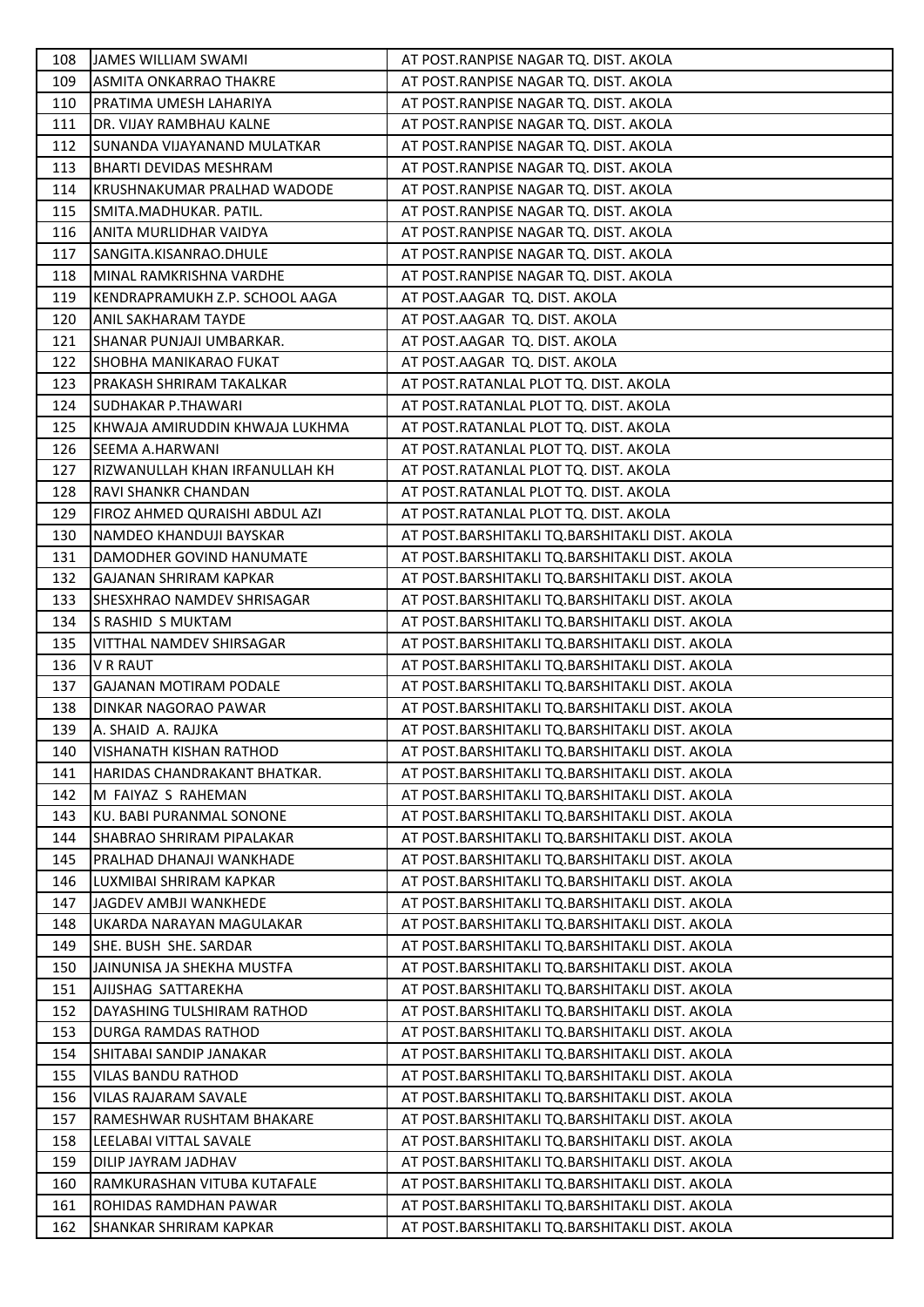| 163 | RUMSHA SARDARSHA                | AT POST.BARSHITAKLI TQ.BARSHITAKLI DIST. AKOLA   |
|-----|---------------------------------|--------------------------------------------------|
| 164 | DRORKABAI JANUJI NAVALKAR       | AT POST.BARSHITAKLI TQ.BARSHITAKLI DIST. AKOLA   |
| 165 | RASHID KHAN KALANDAR KHA        | AT POST.BARSHITAKLI TQ.BARSHITAKLI DIST. AKOLA   |
| 166 | NITA RAMDAS SHENDRE             | AT POST.BARSHITAKLI TQ.BARSHITAKLI DIST. AKOLA   |
| 167 | <b>GOPAL HARIBHAU GHORAD</b>    | AT POST.BARSHITAKLI TQ.BARSHITAKLI DIST. AKOLA   |
| 168 | RAYSHAMAPAVIN A. SALIM          | AT POST.BARSHITAKLI TQ.BARSHITAKLI DIST. AKOLA   |
| 169 | <b>REHANAPRVIN S KHAJA</b>      | AT POST.BARSHITAKLI TQ.BARSHITAKLI DIST. AKOLA   |
| 170 | SUBHADRABAI TULASHIRAM NAVALAK  | AT POST.BARSHITAKLI TQ.BARSHITAKLI DIST. AKOLA   |
| 171 | RENUKABAI PANDURANG CHOPDE.     | AT POST.BARSHITAKLI TQ.BARSHITAKLI DIST. AKOLA   |
| 172 | VARSHA DATTATREY KALE           | AT POST.BARSHITAKLI TQ.BARSHITAKLI DIST. AKOLA   |
| 173 | <b>SUDARSAN P SURDKAR</b>       | AT POST.PINJAR TQ.BARSHITAKLI DIST. AKOLA        |
| 174 | <b>SUNDARABAI S KHANDARE</b>    | AT POST.PINJAR TQ.BARSHITAKLI DIST. AKOLA        |
| 175 | <b>GOWARDHAN G PANDE</b>        | AT POST.PINJAR TQ.BARSHITAKLI DIST. AKOLA        |
| 176 | NAGESH N INGLE                  | AT POST.PINJAR TQ.BARSHITAKLI DIST. AKOLA        |
| 177 | <b>SANTOSH N SHINDE</b>         | AT POST.PINJAR TQ.BARSHITAKLI DIST. AKOLA        |
| 178 | <b>SHANKAR BABAN RATHOD</b>     | AT POST.PINJAR TQ.BARSHITAKLI DIST. AKOLA        |
| 179 | <b>GOPIBAI SURESH SAVANT</b>    | AT POST.PINJAR TQ.BARSHITAKLI DIST. AKOLA        |
| 180 | SANTOSH TOTIRAM GORWE           | AT POST.PINJAR TQ.BARSHITAKLI DIST. AKOLA        |
| 181 | KAILASH CHAMPAT KHADE           | AT POST.PINJAR TQ.BARSHITAKLI DIST. AKOLA        |
| 182 | PARMESHWAR JANARDHAN TIWLE      | AT POST.PINJAR TQ.BARSHITAKLI DIST. AKOLA        |
| 183 | HIMAT SUDAM KHARAT              | AT POST.MAHAN TQ.BARSHITAKLI DIST. AKOLA         |
| 184 | SH.SHABIR SH.KABIR              | AT POST.MAHAN TQ.BARSHITAKLI DIST. AKOLA         |
| 185 | SAKHARAM SAMPAT KAMBALE         | AT POST.MAHAN TQ.BARSHITAKLI DIST. AKOLA         |
| 186 | TULSABAI T LEKURVALE            | AT POST.MAHAN TQ.BARSHITAKLI DIST. AKOLA         |
| 187 | MANOHAR DEVBA INGALE            | AT POST.MAHAN TQ.BARSHITAKLI DIST. AKOLA         |
| 188 | ANUSAYA RAMESH RATHOD           | AT POST.MAHAN TQ.BARSHITAKLI DIST. AKOLA         |
| 189 | DILEEP RAMPRASAD CHAVHAN        | AT POST.MAHAN TQ.BARSHITAKLI DIST. AKOLA         |
| 190 | SURYKIRAN MAROTI SIRSAM         | AT POST.MAHAN TQ.BARSHITAKLI DIST. AKOLA         |
| 191 | VINOD WAGHAJI GIRHE             | AT POST.MAHAN TQ.BARSHITAKLI DIST. AKOLA         |
| 192 | KALU T RATHOD                   | AT POST.KANHERI SARAP TQ.BARSHITAKLI DIST. AKOLA |
| 193 | PRERANA MAHILA GAT RAJANKHE     | AT POST.DHABA TQ.BARSHITAKLI DIST. AKOLA         |
| 194 | SAMKAMATA GAT LOHAGAD           | AT POST.DHABA TQ.BARSHITAKLI DIST. AKOLA         |
| 195 | RAMRAV DASHARATH TAVALE         | AT POST. AKOT MAIN TO. AKOT DIST. AKOLA          |
| 196 | NIRMALABAI GULABRAO CHOPADE     | AT POST. AKOT MAIN TO. AKOT DIST. AKOLA          |
| 197 | OMPRAKASH AMBADAS BONDRE        | AT POST.AKOT MAIN TO.AKOT DIST. AKOLA            |
| 198 | MADHAVRAO AJBRAO PARWAN         | AT POST.AKOT MAIN TO.AKOT DIST. AKOLA            |
| 199 | <b>ANIL DHYANDEV RAUT</b>       | AT POST. AKOT MAIN TO. AKOT DIST. AKOLA          |
| 200 | DEGAMBAR MAROTI BONDRE          | AT POST. AKOT MAIN TO. AKOT DIST. AKOLA          |
| 201 | PRATAK SHRIKRUSHN BHAGAT        | AT POST.AKOT MAIN TO.AKOT DIST. AKOLA            |
| 202 | KUSUM RAJARAM BHARMABE          | AT POST. AKOT MAIN TO. AKOT DIST. AKOLA          |
| 203 | <b>GAJANAN SHRIRAM JAYLE</b>    | AT POST.AKOT MAIN TO.AKOT DIST. AKOLA            |
| 204 | ARCHANA DAVENDRA JAYSWAL        | AT POST.AKOT MAIN TQ.AKOT DIST. AKOLA            |
| 205 | SOMAJI SONAJI DHIJAR            | AT POST. AKOT MAIN TO. AKOT DIST. AKOLA          |
| 206 | MINAKSHI VIJAY GOMASHE          | AT POST.AKOT MAIN TQ.AKOT DIST. AKOLA            |
| 207 | CHANDRAPRABHA ANNA BONDRE       | AT POST.AKOT MAIN TO AKOT DIST. AKOLA            |
| 208 | URMILA PRALHAD BHORAL           | AT POST. AKOT MAIN TO. AKOT DIST. AKOLA          |
| 209 | DHYANESWAR RAMESWAR WANKHADE    | AT POST.AKOT MAIN TO.AKOT DIST. AKOLA            |
| 210 | RAJDHAN FAKIRA RAKSHAKAR        | AT POST.AKOT MAIN TQ.AKOT DIST. AKOLA            |
| 211 | <b>RAMDAS UTTAM SOGE</b>        | AT POST.AKOT MAIN TO.AKOT DIST. AKOLA            |
| 212 | NARMADABAI SHANKARRAO JAYLE     | AT POST. AKOT MAIN TO. AKOT DIST. AKOLA          |
| 213 | <b>AMBADAS SAMADHAN DUTONDE</b> | AT POST. AKOT MAIN TO. AKOT DIST. AKOLA          |
| 214 | HARIRAM MOTIRAM BHASKAR         | AT POST.AKOT MAIN TO.AKOT DIST. AKOLA            |
| 215 | <b>VILAS SUKHDEV THORAT</b>     | AT POST.AKOT MAIN TQ.AKOT DIST. AKOLA            |
| 216 | KONDABAI FATU KASADE            | AT POST. AKOT MAIN TO. AKOT DIST. AKOLA          |
| 217 | PRITI PRAKASHRAO JAYALE         | AT POST. AKOT MAIN TO. AKOT DIST. AKOLA          |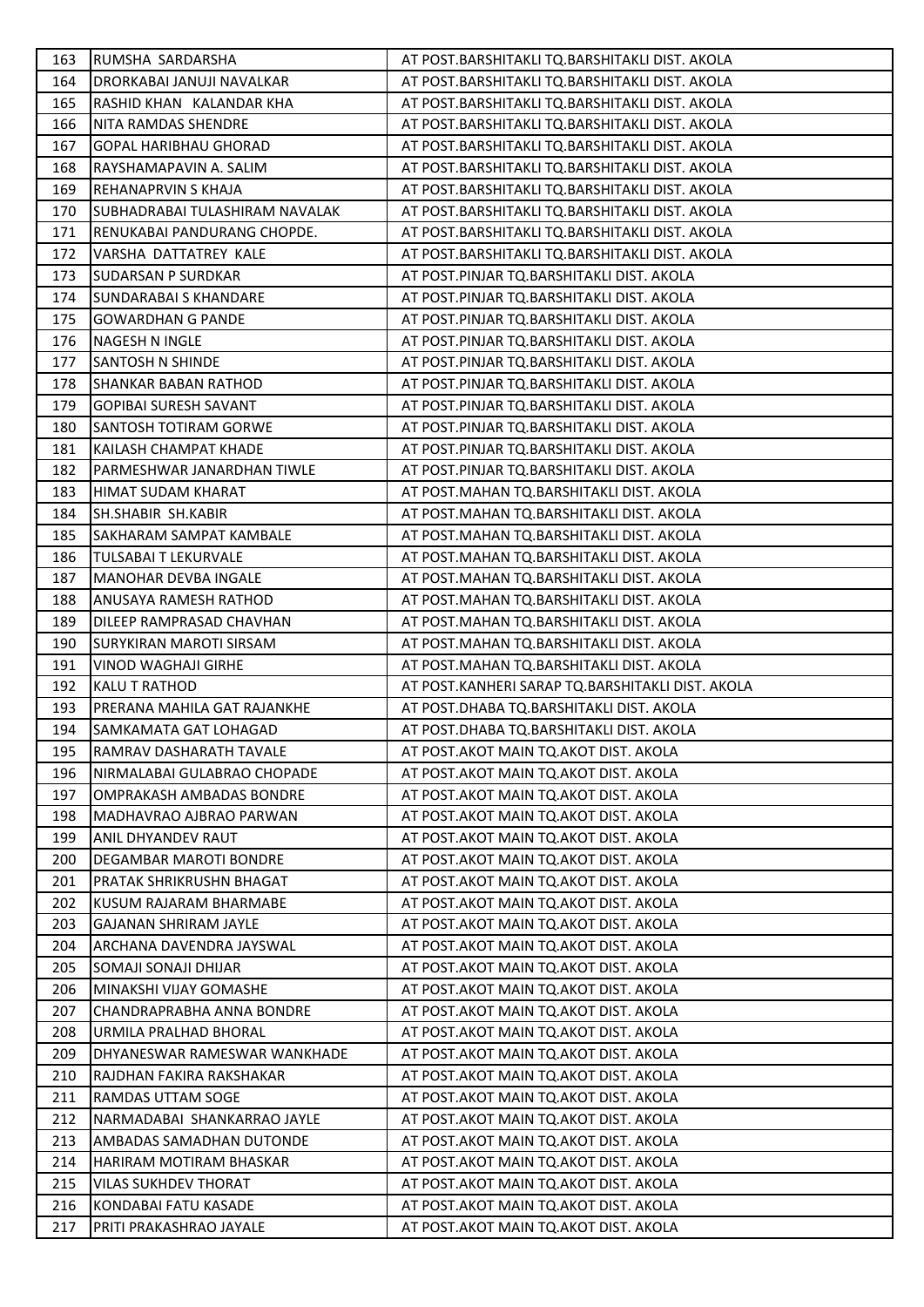| 218 | <b>SHANU MANU GAVATE</b>       | AT POST.AKOT MAIN TQ.AKOT DIST. AKOLA              |
|-----|--------------------------------|----------------------------------------------------|
| 219 | LALITA SURESHCHANDRA TAYADE    | AT POST.AKOT MAIN TQ.AKOT DIST. AKOLA              |
| 220 | E.GS.M.PS.C.VILLAGE.           | AT POST.AKOT MAIN TQ.AKOT DIST. AKOLA              |
| 221 | MIRABAI M.S.M.B.G. WADALI      | AT POST.AKOT MAIN TQ.AKOT DIST. AKOLA              |
| 222 | MANOHAR MAHADEVA KALMEGH       | AT POST. AKOT CITY TQ. AKOT DIST. AKOLA            |
| 223 | AMOL RAJPAL ARAKHRAO           | AT POST.AKOT CITY TQ.AKOT DIST. AKOLA              |
| 224 | REKHABAI DURGADAS JADHAV       | AT POST. AKOT CITY TQ. AKOT DIST. AKOLA            |
| 225 | AMIT GAJANAN PUNDAKAR          | AT POST. AKOT CITY TQ. AKOT DIST. AKOLA            |
| 226 | PURUSHOTTAM KISAN RANDE        | AT POST. AKOT CITY TQ. AKOT DIST. AKOLA            |
| 227 | SHEKH BABBU SHEKHUSMAN         | AT POST. AKOT NARSHING MANDIR TQ. AKOT DIST. AKOLA |
| 228 | KAMALA VIJAY POHARKAR          | AT POST. AKOT NARSHING MANDIR TO. AKOT DIST. AKOLA |
| 229 | PRVIN BHASKAR CHAPAKE          | AT POST. AKOT NARSHING MANDIR TO. AKOT DIST. AKOLA |
| 230 | SHALINI AVINASH PALEKAR        | AT POST. AKOT NARSHING MANDIR TQ. AKOT DIST. AKOLA |
| 231 | LALITA GOPAL NAVKAR            | AT POST. AKOT NARSHING MANDIR TO. AKOT DIST. AKOLA |
| 232 | USHATAI VITTHALRAO GUJARKAR    | AT POST.SAVARA TQ.AKOT DIST. AKOLA                 |
| 233 | MIRA GOPALRAO DESHMUKH         | AT POST.SAVARA TQ.AKOT DIST. AKOLA                 |
| 234 | MILID SHRIKRUSHNA GANGANE      | AT POST.SAVARA TQ.AKOT DIST. AKOLA                 |
| 235 | <b>BHIMRAO RAMRAO GADEKAR</b>  | AT POST.RAUNDALA TQ.AKOT DIST. AKOLA               |
| 236 | DEVKABAI SUKHADEO ROHANKAR     | AT POST.RAUNDALA TQ.AKOT DIST. AKOLA               |
| 237 | <b>SURESH UTTAM INGALE</b>     | AT POST. CHOHOTTA BAZARTQ.AKOT DIST. AKOLA         |
| 238 | SHRIKRUSHNA SUBHASH WAKODE     | AT POST. CHOHOTTA BAZARTQ.AKOT DIST. AKOLA         |
| 239 | YOGIRAJA MAHILA SHG DINODA     | AT POST. WARUL JAULKA TQ.AKOT DIST. AKOLA          |
| 240 | SHOBHA SAHEBRAO GITE           | AT POST. AKOLKHED TQ.AKOT DIST. AKOLA              |
| 241 | ROHAN SAHEBRAO GITE            | AT POST. AKOLKHED TQ.AKOT DIST. AKOLA              |
| 242 | <b>SAMARTHYA BACHAT GAT</b>    | AT POST. AKOLKHED TQ.AKOT DIST. AKOLA              |
| 243 | OMSHANTI BACHAT GAT            | AT POST. AKOLKHED TQ.AKOT DIST. AKOLA              |
| 244 | JAGRUTI BACHAT GAT             | AT POST. AKOLKHED TQ.AKOT DIST. AKOLA              |
| 245 | M.GANDHI TANTAMUKT KUTASA      | AT POST. KUTASA TQ.AKOT DIST. AKOLA                |
| 246 | VIKASH SURESH WADATKAR         | AT POST. KUTASA TQ.AKOT DIST. AKOLA                |
| 247 | <b>GANESH PANDURANG VASU</b>   | AT POST.MUNDGAON TQ.AKOT DIST. AKOLA               |
| 248 | VASUDEO ONKAR ADOLE            | AT POST.MUNDGAON TQ.AKOT DIST. AKOLA               |
| 249 | SHEKH SHABIR S. HARUN          | AT POST.MUNDGAON TQ.AKOT DIST. AKOLA               |
| 250 | SHANTABAI RAMKRUSHNA DAKHODE   | AT POST.TELHARA MAIN TQ.TELHARA DIST. AKOLA        |
| 251 | MAHADEO BHONAJI WANKHADE       | AT POST. TELHARA MAIN TO. TELHARA DIST. AKOLA      |
| 252 | KAILAS N. CHHANGANI            | AT POST.TELHARA MAIN TQ.TELHARA DIST. AKOLA        |
| 253 | HARIBHAU LASKHAMAN JADHAV      | AT POST. TELHARA MAIN TQ. TELHARA DIST. AKOLA      |
| 254 | KANTABAI PANDURANG ZAKANE      | AT POST.TELHARA MAIN TQ.TELHARA DIST. AKOLA        |
| 255 | YASHVANT BHIKAJI WANKHADE      | AT POST.TELHARA MAIN TQ.TELHARA DIST. AKOLA        |
| 256 | <b>VEBHAV G VARANKAR</b>       | AT POST.TELHARA CITY TO.TELHARA DIST. AKOLA        |
| 257 | KAILAS TOTARAM BHAHAKAR        | AT POST. TELHARA CITY TO. TELHARA DIST. AKOLA      |
| 258 | DNYANDEV SHAHADEV GAWANDE      | AT POST.HIWARKHED TQ.TELHARA DIST. AKOLA           |
| 259 | SHESHRAO RAMKRUSHANA CHOPALE   | AT POST.HIWARKHED TQ.TELHARA DIST. AKOLA           |
| 260 | SANJAY SHRIKRUSHNA BHISE       | AT POST.HIWARKHED TQ.TELHARA DIST. AKOLA           |
| 261 | RITASH SUBHASHCHANDRA GUPTA    | AT POST.HIWARKHED TQ.TELHARA DIST. AKOLA           |
| 262 | WAMNRAO TANAJI BODADE          | AT POST.HIWARKHED TQ.TELHARA DIST. AKOLA           |
| 263 | WASANTA BAPURAO DESHMUKH       | AT POST.HIWARKHED TQ.TELHARA DIST. AKOLA           |
| 264 | KOKILA RATAN GAVHANDE          | AT POST.HIWARKHED TQ.TELHARA DIST. AKOLA           |
| 265 | NANDA S JADHAV                 | AT POST.HIWARKHED TQ.TELHARA DIST. AKOLA           |
| 266 | MADHUSUDAN SHRIRAM APTURKAR    | AT POST.HIWARKHED TQ.TELHARA DIST. AKOLA           |
| 267 | RASHTRAPAL WAMAN PADASPAGAR    | AT POST.HIWARKHED TQ.TELHARA DIST. AKOLA           |
| 268 | MAGAN PREMLAL GAWATE           | AT POST.HIWARKHED TQ.TELHARA DIST. AKOLA           |
| 269 | <b>GANESH RAMABHAU NACHANE</b> | AT POST.HIWARKHED TQ.TELHARA DIST. AKOLA           |
| 270 | UMADEVI MA BA GAT              | AT POST.HIWARKHED TQ.TELHARA DIST. AKOLA           |
| 271 | SUJATA MA BA GAT               | AT POST.HIWARKHED TQ.TELHARA DIST. AKOLA           |
| 272 | JAGDEO RAMAJI TALOKAR          | AT POST.DANAPUR TQ.TELHARA DIST. AKOLA             |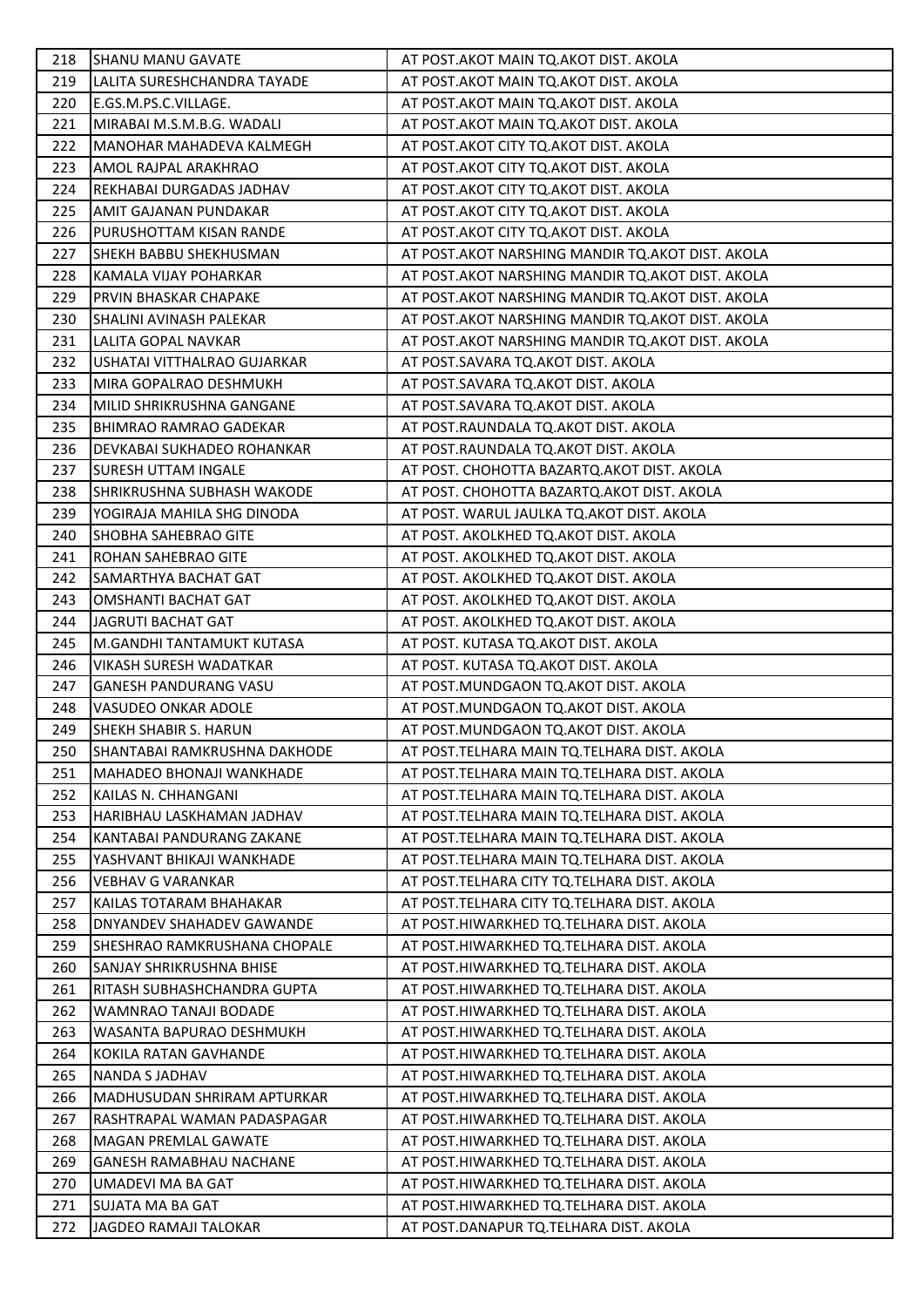| 273 | MOHAN RAMKRUSHNA KOWALE          | AT POST.BELKHED TQ.TELHARA DIST. AKOLA        |
|-----|----------------------------------|-----------------------------------------------|
| 274 | RAKHA BHASKAR KULKARNI           | AT POST.BELKHED TQ.TELHARA DIST. AKOLA        |
| 275 | MANDATAI JAGNNATH TAYADE         | AT POST.BELKHED TQ.TELHARA DIST. AKOLA        |
| 276 | CHANDRATAI RAMCHANDRA KHUMKAR    | AT POST.BELKHED TQ.TELHARA DIST. AKOLA        |
| 277 | SANGITA PRAVIN VASE              | AT POST.BELKHED TQ.TELHARA DIST. AKOLA        |
| 278 | SHANTA GANESH VASE               | AT POST.BELKHED TQ.TELHARA DIST. AKOLA        |
| 279 | LET SHIVARAM GAWARGURU SARVJAN   | AT POST.AADSUL TQ.TELHARA DIST. AKOLA         |
| 280 | PANJABRAO TULSHIRAM THOKAL       | AT POST.ADAGAON BUJRUK TQ.TELHARA DIST. AKOLA |
| 281 | PANKAJ PRAKASH NAVKAR            | AT POST.ADAGAON BUJRUK TQ.TELHARA DIST. AKOLA |
| 282 | <b>BILKIS KHATUN SHAGIR KHAN</b> | AT POST.BALAPUR TQ.BALAPUR DIST. AKOLA        |
| 283 | MURLIDHAR RA. ZADE               | AT POST.BALAPUR TQ.BALAPUR DIST. AKOLA        |
| 284 | DILIPKUMAR AMRUTLAL GUJRATHI     | AT POST.BALAPUR TQ.BALAPUR DIST. AKOLA        |
| 285 | A KYUM SK DULA                   | AT POST.BALAPUR TQ.BALAPUR DIST. AKOLA        |
| 286 | JAYVANT VASNTRAO NALKANDE        | AT POST.BALAPUR TQ.BALAPUR DIST. AKOLA        |
| 287 | KAPIL PRADEEP GADEKAR            | AT POST.BALAPUR TQ.BALAPUR DIST. AKOLA        |
| 288 | DIGAMBAR RATIRAM LAHE            | AT POST.BALAPUR TQ.BALAPUR DIST. AKOLA        |
| 289 | VILAS TULASHIRAM BAJAR           | AT POST.BALAPUR TQ.BALAPUR DIST. AKOLA        |
| 290 | GRAMPANCHAYAT BARALINGA [BHAVI   | AT POST.BALAPUR TQ.BALAPUR DIST. AKOLA        |
| 291 | VISHWANATH VITHOBA SHIRSAT       | AT POST.BALAPUR TQ.BALAPUR DIST. AKOLA        |
| 292 | RUKHMINI PANDURANG BAKAL         | AT POST.URAL TQ.BALAPUR DIST. AKOLA           |
| 293 | RAMKRUSHNA SHAMRAO SABALE        | AT POST.URAL TQ.BALAPUR DIST. AKOLA           |
| 294 | SITARAMSINGH KASHIRAM RAJPUT     | AT POST.URAL TQ.BALAPUR DIST. AKOLA           |
| 295 | O N DIVRE                        | AT POST.URAL TQ.BALAPUR DIST. AKOLA           |
| 296 | SANJAY MADHUKAR PAVANIKAR        | AT POST.URAL TQ.BALAPUR DIST. AKOLA           |
| 297 | VASUDEO RAVJI VIROKAR            | AT POST.URAL TQ.BALAPUR DIST. AKOLA           |
| 298 | NITESH SHIVSING DABERAO          | AT POST.URAL TQ.BALAPUR DIST. AKOLA           |
| 299 | NITIN SHRIDHAR BHAJIPALE         | AT POST. WADEGAON TQ. BALAPUR DIST. AKOLA     |
| 300 | ALIMUT BI SHAIKH MUKHTAR         | AT POST. WADEGAON TQ. BALAPUR DIST. AKOLA     |
| 301 | MATHULA SHANKAR MURGE            | AT POST. WADEGAON TQ. BALAPUR DIST. AKOLA     |
| 302 | RAJESH SAHEBRAO METKAR           | AT POST. WADEGAON TO. BALAPUR DIST. AKOLA     |
| 303 | S RASHID S MUKTAM                | AT POST. WADEGAON TQ. BALAPUR DIST. AKOLA     |
| 304 | <b>GULABRAO KISAN UMRAVATE</b>   | AT POST.NIMBA TQ.BALAPUR DIST. AKOLA          |
| 305 | RAJESH DEVLAL TAYADE             | AT POST.NIMBA TQ.BALAPUR DIST. AKOLA          |
| 306 | RAMESH RAMAJI THOTE              | AT POST.NIMBA TQ.BALAPUR DIST. AKOLA          |
| 307 | GITABAI SHALIGRAM DHUMALE        | AT POST.NIMBA TQ.BALAPUR DIST. AKOLA          |
| 308 | <b>GAJANAN RAMRAO DANDALE</b>    | AT POST.NIMBA TQ.BALAPUR DIST. AKOLA          |
| 309 | SHAM BHASKARRAO CHAVAN           | AT POST.NIMBA TQ.BALAPUR DIST. AKOLA          |
| 310 | <b>PRADIP PANDURANG TAYADE</b>   | AT POST.NIMBA TQ.BALAPUR DIST. AKOLA          |
| 311 | <b>KU. S R KOTAPAR</b>           | AT POST.NIMBA TQ.BALAPUR DIST. AKOLA          |
| 312 | <b>D S KHASBE</b>                | AT POST.NIMBA TQ.BALAPUR DIST. AKOLA          |
| 313 | DIGAMBAR BHIMRAO THAKARE         | AT POST.NIMBA TQ.BALAPUR DIST. AKOLA          |
| 314 | SHRMIK SHET S B G NIMBA          | AT POST.NIMBA TQ.BALAPUR DIST. AKOLA          |
| 315 | MURARI SWAMI SANS ANDURA         | AT POST.NIMBA TQ.BALAPUR DIST. AKOLA          |
| 316 | SHE JABIR SHE ALAUDIN            | AT POST.PARAS TQ.BALAPUR DIST. AKOLA          |
| 317 | GAYABAI SHRIKRUSHN BHAGAT        | AT POST.PARAS TQ.BALAPUR DIST. AKOLA          |
| 318 | KHAIRUN KHATUN TASLIM KHA        | AT POST.PARAS TQ.BALAPUR DIST. AKOLA          |
| 319 | KASHIRAM ISANAJI TAYDE           | AT POST. PARAS TO. BALAPUR DIST. AKOLA        |
| 320 | <b>AJAY GANESH BAHURASHI</b>     | AT POST.PARAS TQ.BALAPUR DIST. AKOLA          |
| 321 | MINA NAMDEO SONONE               | AT POST.PARAS TQ.BALAPUR DIST. AKOLA          |
| 322 | ONKAR SHANKAR VARANKAR           | AT POST.HATRUN TQ.BALAPUR DIST. AKOLA         |
| 323 | PUROSHTTAM. SARANGDHAR VAIRALE   | AT POST.HATRUN TQ.BALAPUR DIST. AKOLA         |
| 324 | DNYANDEV RANCGANDRA KASURKAR     | AT POST.HATRUN TQ.BALAPUR DIST. AKOLA         |
| 325 | MANSARAM ONKAR MUDALE            | AT POST.HATRUN TQ.BALAPUR DIST. AKOLA         |
| 326 | MANSARAM ONKAR MUDALE            | AT POST.HATRUN TQ.BALAPUR DIST. AKOLA         |
| 327 | AFSARI BEGAM J ALIMODIN KHATIB   | AT POST.HATRUN TQ.BALAPUR DIST. AKOLA         |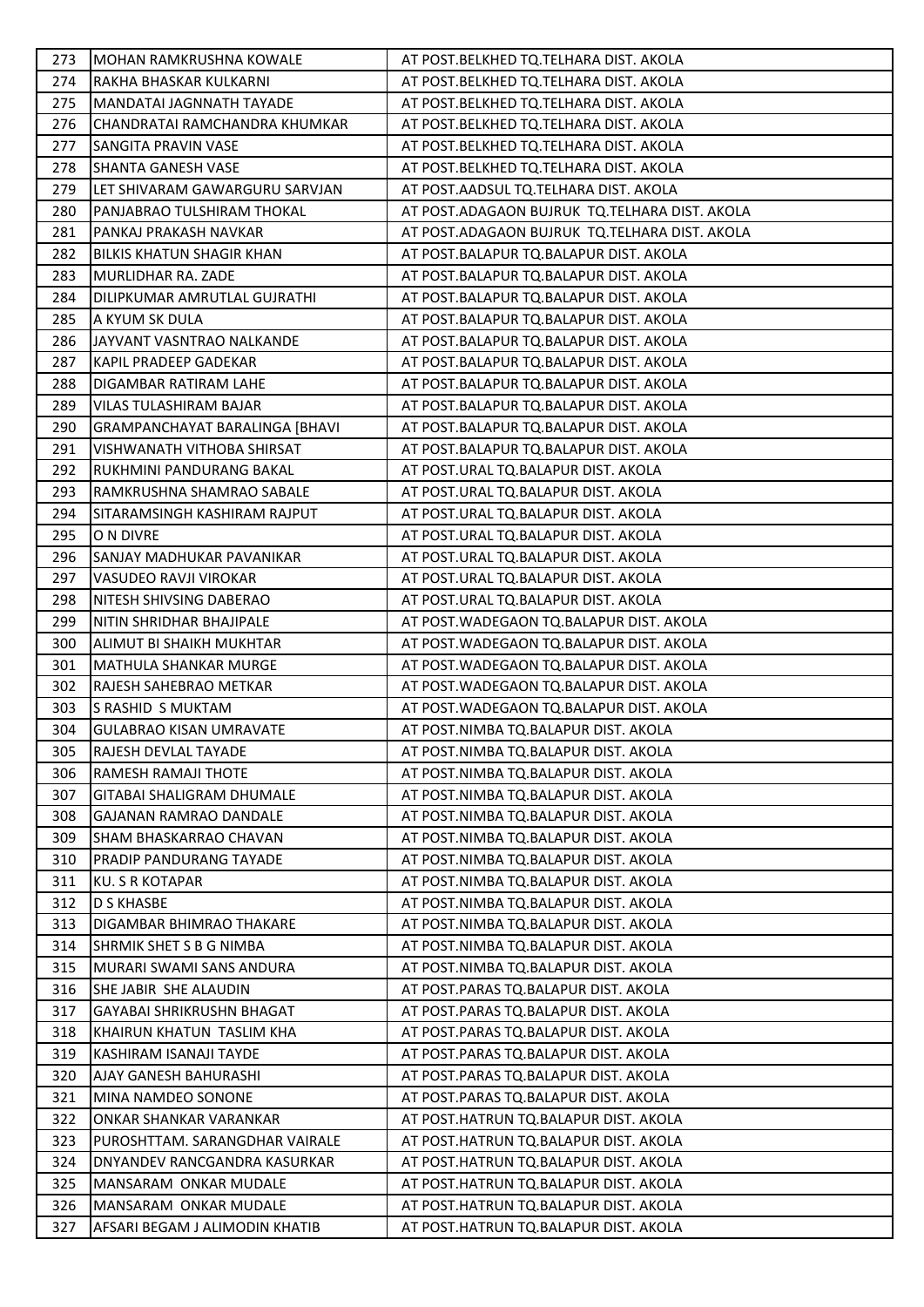| 328 | SULOCHANA SADASHIV BANSOD           | AT POST.HATRUN TQ.BALAPUR DIST. AKOLA               |
|-----|-------------------------------------|-----------------------------------------------------|
| 329 | <b>MANDA BALU UNHALE</b>            | AT POST.HATRUN TQ.BALAPUR DIST. AKOLA               |
| 330 | <b>GEETA SAHEBRAO HEROLE</b>        | AT POST.HATRUN TQ.BALAPUR DIST. AKOLA               |
| 331 | SAEEDABI SHAIKH MAHEMOOD            | AT POST. VYALA TQ. BALAPUR DIST. AKOLA              |
| 332 | <b>SUDHAKAR M GHOTOLE</b>           | AT POST. VYALA TQ. BALAPUR DIST. AKOLA              |
| 333 | DNANDEO TUKARAM KUCHAR              | AT POST. VYALA TQ. BALAPUR DIST. AKOLA              |
| 334 | GODAVARI NARAYAN TALE               | AT POST. VYALA TQ. BALAPUR DIST. AKOLA              |
| 335 | VASTLABAI MADHUKAR CHUNADE          | AT POST. VYALA TQ. BALAPUR DIST. AKOLA              |
| 336 | DHUNKABAI CHANDRBHAN GAWAI          | AT POST. VYALA TQ. BALAPUR DIST. AKOLA              |
| 337 | JANRAO APA HARIAPA SOLNKE           | AT POST. VYALA TQ. BALAPUR DIST. AKOLA              |
| 338 | <b>HARIBHAU PUNDLIK GHOGRE</b>      | AT POST. VYALA TQ. BALAPUR DIST. AKOLA              |
| 339 | NEW ADARSH S B GAT VYALA            | AT POST. VYALA TQ. BALAPUR DIST. AKOLA              |
| 340 | AUDUMBAR SHET B GAT VYALA           | AT POST. VYALA TQ. BALAPUR DIST. AKOLA              |
| 341 | RAMDAS PUNDLIK GOLE                 | AT POST.PATUR TQ.PATUR DIST. AKOLA                  |
| 342 | NAMDEO MAHADU GADGE                 | AT POST.PATUR TQ.PATUR DIST. AKOLA                  |
| 343 | <b>GAJANAN MAHADEO FATKAR</b>       | AT POST.PATUR TQ.PATUR DIST. AKOLA                  |
| 344 | <b>KU.PRITI DAYARAM DHOTRE</b>      | AT POST.PATUR TQ.PATUR DIST. AKOLA                  |
| 345 | KISAN TULSHIRAM GADGE               | AT POST.PATUR TQ.PATUR DIST. AKOLA                  |
| 346 | <b>GANESH MAHADEO UGLE</b>          | AT POST.PATUR TQ.PATUR DIST. AKOLA                  |
| 347 | RAMDAS WASUDEO DATKAR               | AT POST.PATUR TQ.PATUR DIST. AKOLA                  |
| 348 | AKIL KHAN KADIR KHAN                | AT POST.PATUR TQ.PATUR DIST. AKOLA                  |
| 349 | TASLIMBI S. AKABAR                  | AT POST.PATUR TQ.PATUR DIST. AKOLA                  |
| 350 | MAHARASHTRA STATE GRAMSEVAK U       | AT POST.PATUR TQ.PATUR DIST. AKOLA                  |
| 351 | <b>ASHOK V DESHMUKH</b>             | AT POST.CHANNI TQ.PATUR DIST. AKOLA                 |
| 352 | ASHA GANESH DEVKATE                 | AT POST.CHANNI TQ.PATUR DIST. AKOLA                 |
| 353 | ANURADHA ASHOK DESHMUKH             | AT POST.CHANNI TQ.PATUR DIST. AKOLA                 |
| 354 | LATA MADHUKAR TAYADE                | AT POST.CHANNI TQ.PATUR DIST. AKOLA                 |
| 355 | M TAHER FAKIR MAHMMD                | AT POST.CHANNI TQ.PATUR DIST. AKOLA                 |
| 356 | SHANTABAI D CHIPADE                 | AT POST.CHANNI TQ.PATUR DIST. AKOLA                 |
| 357 | KISAN SHIVARAM NAGOLKAR             | AT POST.CHANNI TQ.PATUR DIST. AKOLA                 |
| 358 | DEVIDAS SHANKAR JAMDADE             | AT POST.CHANNI TQ.PATUR DIST. AKOLA                 |
| 359 | <b>SURESH JAIRAM KALSE</b>          | AT POST.CHANNI TQ.PATUR DIST. AKOLA                 |
| 360 | <b>GANGUBAI JAGDEV WANKHADE</b>     | AT POST.CHANNI TQ.PATUR DIST. AKOLA                 |
| 361 | SAGAR SAMADHAN AMBULKAR             | AT POST.CHANNI TQ.PATUR DIST. AKOLA                 |
| 362 | PARASH RAMAKUSH MAHLLE              | AT POST.ALEGAON TQ.PATUR DIST. AKOLA                |
| 363 | TRIGUNABAI RAMESH BANSOD            | AT POST.ALEGAON TQ.PATUR DIST. AKOLA                |
| 364 | <b>BHIMRAO SUDAMA TELGOTE</b>       | AT POST.ALEGAON TQ.PATUR DIST. AKOLA                |
| 365 | <b>BALIRAM SHAVAN KAMBLE</b>        | AT POST.ALEGAON TQ.PATUR DIST. AKOLA                |
| 366 | MO ISRAK MO VAJIR                   | AT POST.ALEGAON TQ.PATUR DIST. AKOLA                |
| 367 | <b>GRAM PANI PUR SAM PAHADSINGI</b> | AT POST.ALEGAON TQ.PATUR DIST. AKOLA                |
| 368 | <b>GAJANAN SUDAM DEVKAR</b>         | AT POST.ALEGAON TQ.PATUR DIST. AKOLA                |
| 369 | RAMPRASAD AKARAM SHELKE             | AT POST.ALEGAON TQ.PATUR DIST. AKOLA                |
| 370 | <b>BABAN U JAMKAR</b>               | AT POST.ALEGAON TQ.PATUR DIST. AKOLA                |
| 371 | AKILABI RAHULLAKHA                  | AT POST.ALEGAON TQ.PATUR DIST. AKOLA                |
| 372 | TULASHIRAM M WANKHADE               | AT POST.ALEGAON TQ.PATUR DIST. AKOLA                |
| 373 | <b>SUNIL T SONONE</b>               | AT POST.ALEGAON TQ.PATUR DIST. AKOLA                |
| 374 | JAY ANAND MAHILA GAT JANB           | AT POST.ALEGAON TQ.PATUR DIST. AKOLA                |
| 375 | SAMATA SHETAKRI JANB                | AT POST.ALEGAON TQ.PATUR DIST. AKOLA                |
| 376 | SANTOSH ASHOK KIRATKAR              | AT POST.VIWARA BHABULGAON TQ.PATUR DIST. AKOLA      |
| 377 | ASHABAI PRALHAD DHOLE               | AT POST.SASTI TQ.PATUR DIST. AKOLA                  |
| 378 | VILAS PRABHAKAR MAHALLE             | AT POST.SASTI TQ.PATUR DIST. AKOLA                  |
| 379 | MOHASIN BEG ABBAS BEG               | AT POST.SASTI TQ.PATUR DIST. AKOLA                  |
| 380 | <b>GITABAI RAJARAM MATRE</b>        | AT POST.SASTI TQ.PATUR DIST. AKOLA                  |
| 381 | SAHEBRAO MOTIRAM INGLE              | AT POST. MURTIZAPUR MAIN TQ. MURTIZAPUR DIST. AKOLA |
| 382 | JANARDAN KISAN KOKATE               | AT POST. MURTIZAPUR MAIN TQ. MURTIZAPUR DIST. AKOLA |
|     |                                     |                                                     |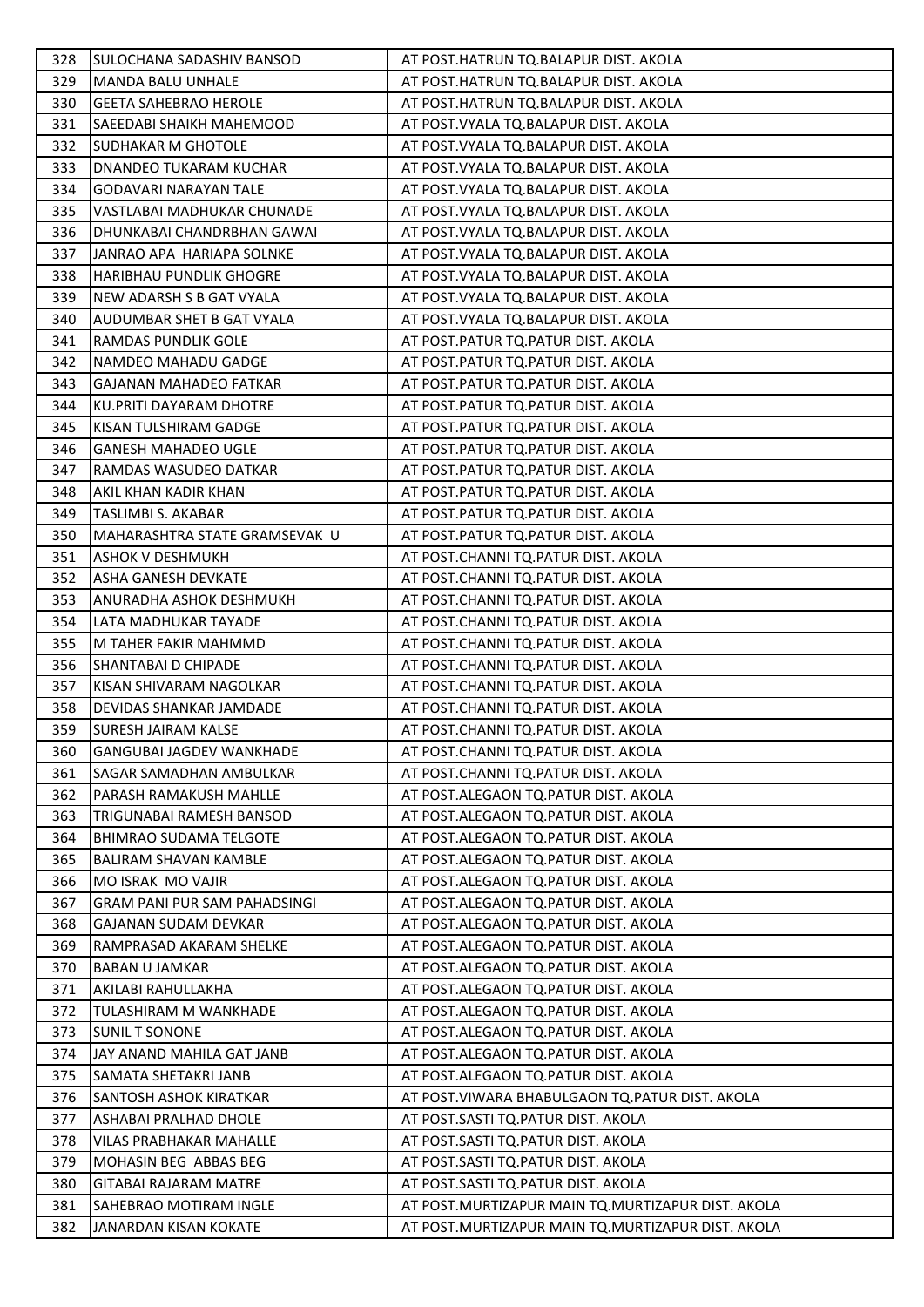| 383 | <b>SHANKARRAO PUNDLIK MADAGE</b>  | AT POST. MURTIZAPUR MAIN TQ. MURTIZAPUR DIST. AKOLA        |
|-----|-----------------------------------|------------------------------------------------------------|
| 384 | SVENUBAI BANSIRAM VAGHAMARE       | AT POST. MURTIZAPUR MAIN TO. MURTIZAPUR DIST. AKOLA        |
| 385 | SABIR BIN ISSA                    | AT POST. MURTIZAPUR MAIN TO. MURTIZAPUR DIST. AKOLA        |
| 386 | <b>FULCHAND MOTIRAM GOLAM</b>     | AT POST. MURTIZAPUR MAIN TQ. MURTIZAPUR DIST. AKOLA        |
| 387 | KAMLABAI SUKHDEV DAHATONDE        | AT POST. MURTIZAPUR MAIN TQ. MURTIZAPUR DIST. AKOLA        |
| 388 | SHAHBARANO J MOHOBLAHAK           | AT POST. MURTIZAPUR MAIN TQ. MURTIZAPUR DIST. AKOLA        |
| 389 | SAGIRABIGAM J.MO BASHIROHIM       | AT POST. MURTIZAPUR MAIN TQ. MURTIZAPUR DIST. AKOLA        |
| 390 | <b>GANESH BABAN TATHE</b>         | AT POST. MURTIZAPUR MAIN TQ. MURTIZAPUR DIST. AKOLA        |
| 391 | SY.JAKIR SY.MUSTAFA               | AT POST. MURTIZAPUR MAIN TQ. MURTIZAPUR DIST. AKOLA        |
| 392 | DURGABAI HANUMAN MARWAL           | AT POST. MURTIZAPUR MAIN TQ. MURTIZAPUR DIST. AKOLA        |
| 393 | VISHAKHA MAHILA B.GAT             | AT POST. MURTIZAPUR MAIN TO. MURTIZAPUR DIST. AKOLA        |
| 394 | GADGEBABA MAHILA B.GAT            | AT POST. MURTIZAPUR MAIN TQ. MURTIZAPUR DIST. AKOLA        |
| 395 | <b>BABARAO D INGOLE</b>           | AT POST. MURTIZAPUR MARKET YARD TQ. MURTIZAPUR DIST. AKOLA |
| 396 | RAMRAO SHANKARRAO DESHMUKH        | AT POST. MURTIZAPUR MARKET YARD TO. MURTIZAPUR DIST. AKOLA |
| 397 | NARHARI NAGORAO KONDE             | AT POST. MURTIZAPUR MARKET YARD TQ. MURTIZAPUR DIST. AKOLA |
| 398 | NAGORAO NANARAO DESHMUKH          | AT POST. MURTIZAPUR MARKET YARD TQ. MURTIZAPUR DIST. AKOLA |
| 399 | NARAYAN DAULAT GETAME             | AT POST. MURTIZAPUR MARKET YARD TO. MURTIZAPUR DIST. AKOLA |
| 400 | YASHODABAI KISANRAO TAYADE        | AT POST. MURTIZAPUR MARKET YARD TO. MURTIZAPUR DIST. AKOLA |
| 401 | <b>VIMAL HARIBHAU WANKHADE</b>    | AT POST. MURTIZAPUR MARKET YARD TQ. MURTIZAPUR DIST. AKOLA |
| 402 | LILABAI GOPALRAO DHAMNE           | AT POST. MURTIZAPUR MARKET YARD TO. MURTIZAPUR DIST. AKOLA |
| 403 | DEVENDRA NARAYANSING CHAVHAN      | AT POST. MURTIZAPUR MARKET YARD TQ. MURTIZAPUR DIST. AKOLA |
| 404 | MANORAMA G PACHADE                | AT POST. MURTIZAPUR MARKET YARD TO. MURTIZAPUR DIST. AKOLA |
| 405 | NAMDEV M KSHIRSAGAR               | AT POST. MURTIZAPUR MARKET YARD TQ. MURTIZAPUR DIST. AKOLA |
| 406 | <b>SUBHASH SHRIRAM KAKAD</b>      | AT POST. MURTIZAPUR MARKET YARD TQ. MURTIZAPUR DIST. AKOLA |
| 407 | <b>GAJANAN SHANKAR GIRI</b>       | AT POST.MURTIZAPUR MARKET YARD TO.MURTIZAPUR DIST. AKOLA   |
| 408 | SHIDHARTH JAYPRAKASH DUBE         | AT POST. MURTIZAPUR CITY TQ. MURTIZAPUR DIST. AKOLA        |
| 409 | BHASHKAR VISHVANBAR GOKANE        | AT POST. MURTIZAPUR CITY TQ. MURTIZAPUR DIST. AKOLA        |
| 410 | RUKHAMBAI PURUSHOTTAM NIBOLKAR    | AT POST. MURTIZAPUR CITY TQ. MURTIZAPUR DIST. AKOLA        |
| 411 | KRUSHI RATNA B.G. ANBR            | AT POST. MURTIZAPUR CITY TQ. MURTIZAPUR DIST. AKOLA        |
| 412 | <b>MAHADEV ZINGUJI SOLNKE</b>     | AT POST.MANA TQ.MURTIZAPUR DIST. AKOLA                     |
| 413 | PANJAB NARAYAN CHAKRE             | AT POST.MANA TQ.MURTIZAPUR DIST. AKOLA                     |
| 414 | <b>SHRKANT RAMBHU BHOPALE</b>     | AT POST.MANA TQ.MURTIZAPUR DIST. AKOLA                     |
| 415 | <b>SHYAM PRABHAKAR TIPARE</b>     | AT POST.MANA TQ.MURTIZAPUR DIST. AKOLA                     |
| 416 | VASUDEV BHAURAO MUNDE             | AT POST. MANA TQ. MURTIZAPUR DIST. AKOLA                   |
| 417 | <b>SHAM PRABHAKAR JAYSINGPURE</b> | AT POST.MANA TO.MURTIZAPUR DIST. AKOLA                     |
| 418 | <b>SHIRAM NAMADEV KHAOPE</b>      | AT POST.KURUM TQ.MURTIZAPUR DIST. AKOLA                    |
| 419 | <b>SHANKAR RAMBHU GAHATE</b>      | AT POST.KURUM TQ.MURTIZAPUR DIST. AKOLA                    |
| 420 | VENUBAI DADARAO INGALE            | AT POST.KURUM TQ.MURTIZAPUR DIST. AKOLA                    |
| 421 | PRATPSHING DAIBAIYA SHRIWAS       | AT POST.KURUM TQ.MURTIZAPUR DIST. AKOLA                    |
| 422 | <b>GAOVDAN JOTIRAM EANGALE</b>    | AT POST.KURUM TQ.MURTIZAPUR DIST. AKOLA                    |
| 423 | SHANTABAI NAMDEV DHENGEKAR        | AT POST.KURUM TQ.MURTIZAPUR DIST. AKOLA                    |
| 424 | MUKHTARRAJAKHAN MUKHADARKHAN      | AT POST.KURUM TQ.MURTIZAPUR DIST. AKOLA                    |
| 425 | MANDABAI DNYESHWAR VITIWALE       | AT POST.KURUM TQ.MURTIZAPUR DIST. AKOLA                    |
| 426 | VAISHANVI MAH B G RAMTEK          | AT POST.KURUM TQ.MURTIZAPUR DIST. AKOLA                    |
| 427 | PRAKASH SHESHRAV WANKHADE         | AT POST.KARANJA MAIN.TQ.KARANJA DIST. WASHIM               |
| 428 | KALIMUNNA JUMMAN ALI              | AT POST.KARANJA MAIN.TQ.KARANJA DIST. WASHIM               |
| 429 | KAILAS RAMDASJI PAKHALE           | AT POST.KARANJA MAIN.TQ.KARANJA DIST. WASHIM               |
| 430 | <b>BHUJAI BALCHAND RATHOD</b>     | AT POST.KARANJA MAIN.TQ.KARANJA DIST. WASHIM               |
| 431 | VANITA GAJANAN RAJGUDE            | AT POST.KARANJA MAIN.TQ.KARANJA DIST. WASHIM               |
| 432 | MADHUKARRAO SAJANASA BIJAVAL      | AT POST.KARANJA MAIN.TQ.KARANJA DIST. WASHIM               |
| 433 | A ABBAS KHA JAYAD KHA             | AT POST.KARANJA MAIN.TQ.KARANJA DIST. WASHIM               |
| 434 | JANARDHAN BANDUJI GAYAKWAD        | AT POST.KARANJA MAIN.TQ.KARANJA DIST. WASHIM               |
| 435 | KHWAJA GARIB NAVAJ SS.GAT KO      | AT POST.KARANJA MAIN.TQ.KARANJA DIST. WASHIM               |
| 436 | <b>RUPALI RAMSING SONI</b>        | AT POST.KARANJA CITY.TQ.KARANJA DIST. WASHIM               |
| 437 | DILIP TUKARAM MUNDE               | AT POST.KARANJA CITY.TQ.KARANJA DIST. WASHIM               |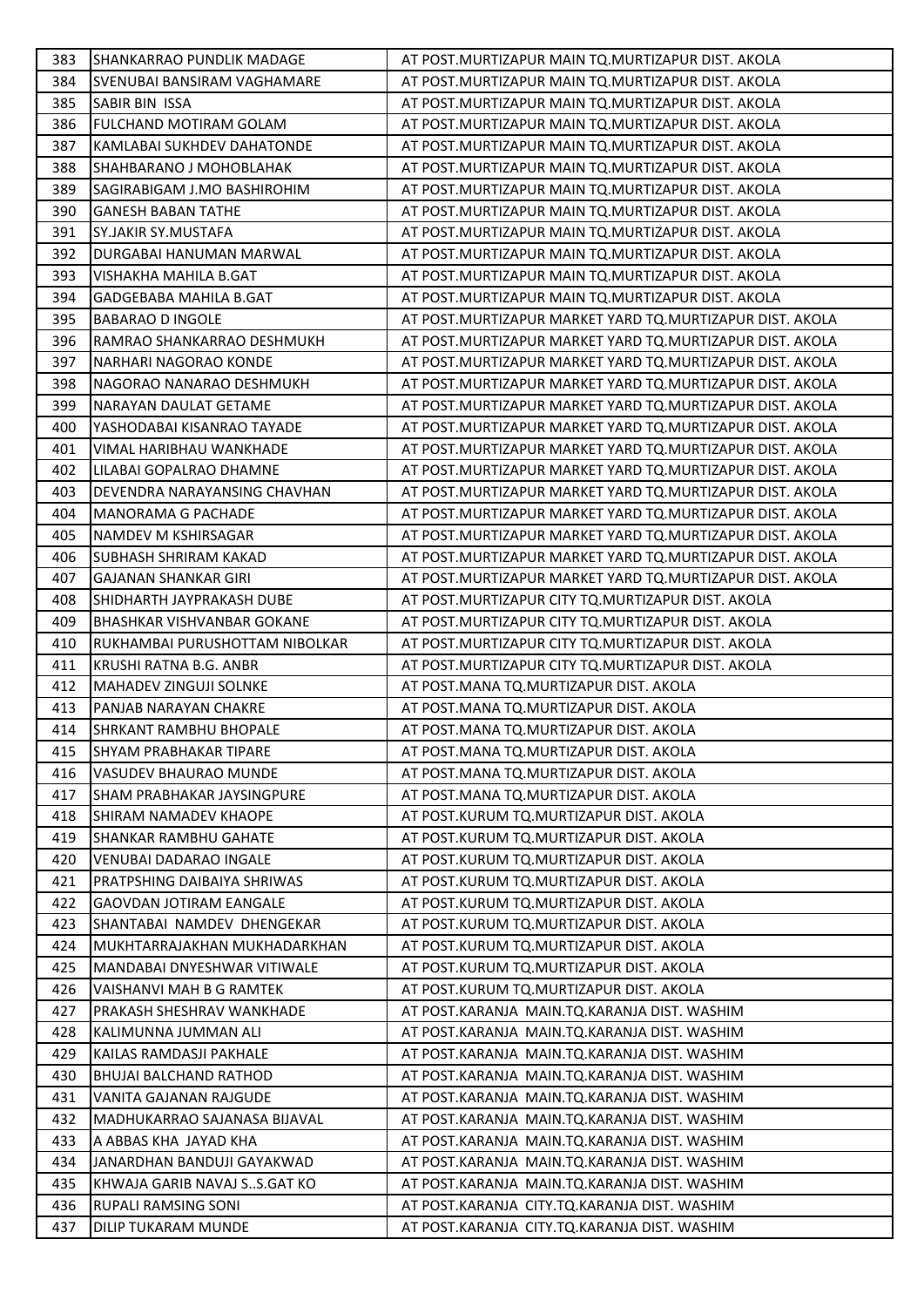| 438 | MANKARNA VITTHALRAO MUSALE        | AT POST.KAMARGAON .TQ.KARANJA DIST. WASHIM          |
|-----|-----------------------------------|-----------------------------------------------------|
| 439 | RAMESH S JOKHOTIYA                | AT POST.KAMARGAON .TQ.KARANJA DIST. WASHIM          |
| 440 | SONU MAROTRAO PRADHAN             | AT POST.KAMARGAON .TQ.KARANJA DIST. WASHIM          |
| 441 | RAMABAI WASUDEVRAO DHAVAK         | AT POST.KAMARGAON .TQ.KARANJA DIST. WASHIM          |
| 442 | NANDU NAMDEO DOIFODE              | AT POST.KAMARGAON .TQ.KARANJA DIST. WASHIM          |
| 443 | PRESI, SEC GRAMIN WATER SUPPLY    | AT POST.KAMARGAON .TQ.KARANJA DIST. WASHIM          |
| 444 | ADH V SACHI WATR SUP S BHULODA    | AT POST.KAMARGAON .TQ.KARANJA DIST. WASHIM          |
| 445 | GAJANAN MAHARAJ MAHILA BACHAT     | AT POST.KAMARGAON .TQ.KARANJA DIST. WASHIM          |
| 446 | MAHADEV SURIYABHAN BELSARE        | AT POST.DHANAJ BU .TQ.KARANJA DIST. WASHIM          |
| 447 | KAMLA KASHINATH KAPDE             | AT POST.DHANAJ BU .TQ.KARANJA DIST. WASHIM          |
| 448 | RAJU RAMKRUSHNA JHARE             | AT POST.DHANAJ BU .TQ.KARANJA DIST. WASHIM          |
| 449 | <b>BHAVNA DILIP PATEKAR</b>       | AT POST.DHANAJ BU .TQ.KARANJA DIST. WASHIM          |
| 450 | DAGDU JUJARAM KHADE               | AT POST.MANBHA .TQ.KARANJA DIST. WASHIM             |
| 451 | DURGAMATA MAHILA BACHAT GAT       | AT POST.MANBHA .TQ.KARANJA DIST. WASHIM             |
| 452 | GAJANAN MAHADEV NIMBEKAR          | AT POST.MANGRULPIR MAIN .TQ MANGRULPIR DIST. WASHIM |
| 453 | RADHABAI G DESHMUKH               | AT POST.MANGRULPIR MAIN .TQ MANGRULPIR DIST. WASHIM |
| 454 | KALAWATI HARIBA NARDE             | AT POST.MANGRULPIR MAIN .TQ MANGRULPIR DIST. WASHIM |
| 455 | RAMKARAN K BANG                   | AT POST.MANGRULPIR MAIN .TQ MANGRULPIR DIST. WASHIM |
| 456 | KALAVATI G. SONANE                | AT POST.MANGRULPIR MAIN .TQ MANGRULPIR DIST. WASHIM |
| 457 | SHIVAJI GULABRAO DESHMUKH         | AT POST.MANGRULPIR MAIN .TQ MANGRULPIR DIST. WASHIM |
| 458 | MAHAFUJABI A NAJIR                | AT POST.MANGRULPIR MAIN .TQ MANGRULPIR DIST. WASHIM |
| 459 | <b>BEBITAE G AHERKAR</b>          | AT POST.MANGRULPIR MAIN .TQ MANGRULPIR DIST. WASHIM |
| 460 | JIYAUR RAHEMAN A. KUDDUS          | AT POST.MANGRULPIR MAIN .TQ MANGRULPIR DIST. WASHIM |
| 461 | SHOBHA NANDU RATHOD               | AT POST.MANGRULPIR MAIN .TQ MANGRULPIR DIST. WASHIM |
| 462 | DAMODAR RIDHAKARAN BHUTADA        | AT POST.MANGRULPIR MAIN .TQ MANGRULPIR DIST. WASHIM |
| 463 | MO NAIM A KHALEK                  | AT POST.MANGRULPIR MAIN .TQ MANGRULPIR DIST. WASHIM |
| 464 | ANIL MOTERAM KHADE                | AT POST.MANGRULPIR MAIN .TQ MANGRULPIR DIST. WASHIM |
| 465 | PANCHFULA SHANKAR JADAV           | AT POST.MANGRULPIR MAIN .TQ MANGRULPIR DIST. WASHIM |
| 466 | BABAN GOVINDRAO BSADEKAR          | AT POST.MANGRULPIR MAIN .TQ MANGRULPIR DIST. WASHIM |
| 467 | DILIP NATTHUJI PANDIT             | AT POST.MANGRULPIR MAIN .TQ MANGRULPIR DIST. WASHIM |
| 468 | SUNIL MOTIRAM DEVLE               | AT POST.MANGRULPIR MAIN .TQ MANGRULPIR DIST. WASHIM |
| 469 | S RASHID S MUKTAM                 | AT POST.MANGRULPIR MAIN .TQ MANGRULPIR DIST. WASHIM |
| 470 | <b>SAKHARAM VITHOBA MAHALLE</b>   | AT POST.MANGRULPIR MAIN .TQ MANGRULPIR DIST. WASHIM |
| 471 | SUWARNA VIJAY DAVARE              | AT POST.MANGRULPIR MAIN .TQ MANGRULPIR DIST. WASHIM |
| 472 | NARMADABAI KISAN THAKARE          | AT POST.MANGRULPIR MAIN .TQ MANGRULPIR DIST. WASHIM |
| 473 | MAHADEV VAMANRAW RANGOLE          | AT POST.MANGRULPIR MAIN .TQ MANGRULPIR DIST. WASHIM |
| 474 | MANDABAI SURESH RAUT              | AT POST.MANGRULPIR MAIN .TQ MANGRULPIR DIST. WASHIM |
| 475 | PANKAJ SHYAMRAO INGOLE            | AT POST.MANGRULPIR MAIN .TQ MANGRULPIR DIST. WASHIM |
| 476 | DATTA NARAYAN SURAVASE            | AT POST.MANGRULPIR MAIN .TQ MANGRULPIR DIST. WASHIM |
| 477 | KUSUM HARIBHAU KUPASE             | AT POST.MANGRULPIR MAIN .TQ MANGRULPIR DIST. WASHIM |
| 478 | <b>GRAM VIKAS SAMITEE KOLAMBI</b> | AT POST.MANGRULPIR MAIN .TQ MANGRULPIR DIST. WASHIM |
| 479 | GAON VIKAS SAMITI MOZRI           | AT POST.MANGRULPIR MAIN .TQ MANGRULPIR DIST. WASHIM |
| 480 | SAVITRIBAI FULE MAH BAC GAT       | AT POST.MANGRULPIR MAIN .TQ MANGRULPIR DIST. WASHIM |
| 481 | MANVATA SWA.SAH.BA.GAT            | AT POST.MANGRULPIR MAIN .TQ MANGRULPIR DIST. WASHIM |
| 482 | KALYANI MAH BAC GAT BAYPASS       | AT POST.MANGRULPIR MAIN .TQ MANGRULPIR DIST. WASHIM |
| 483 | HARIOM SWAY SAH BAC GAT           | AT POST.MANGRULPIR MAIN .TQ MANGRULPIR DIST. WASHIM |
| 484 | PANDUARNG MAHADEV GAVHANE         | AT POST.MANGRULPIR CITY .TQ MANGRULPIR DIST. WASHIM |
| 485 | KU MAHIDA AYEJ AJAJ AHMAD KHAN    | AT POST.MANGRULPIR CITY .TQ MANGRULPIR DIST. WASHIM |
| 486 | HARI RATAN INGOLE                 | AT POST.MOHARI .TQ MANGRULPIR DIST. WASHIM          |
| 487 | DIPAK DIGAMBAR THER               | AT POST.MOHARI .TQ MANGRULPIR DIST. WASHIM          |
| 488 | SHRIRAM RAMCHANDRA SUDAKE         | AT POST.MOHARI .TQ MANGRULPIR DIST. WASHIM          |
| 489 | <b>BABULAL VAMAN DHOGARE</b>      | AT POST.SHELU BAZAR .TQ MANGRULPIR DIST. WASHIM     |
| 490 | VHISHONATH D KUTI                 | AT POST.SHELU BAZAR .TQ MANGRULPIR DIST. WASHIM     |
| 491 | LAKSHMAN P YEVALE                 | AT POST.SHELU BAZAR .TQ MANGRULPIR DIST. WASHIM     |
| 492 | LAXIMAN G BHOTI                   | AT POST.SHELU BAZAR .TQ MANGRULPIR DIST. WASHIM     |
|     |                                   |                                                     |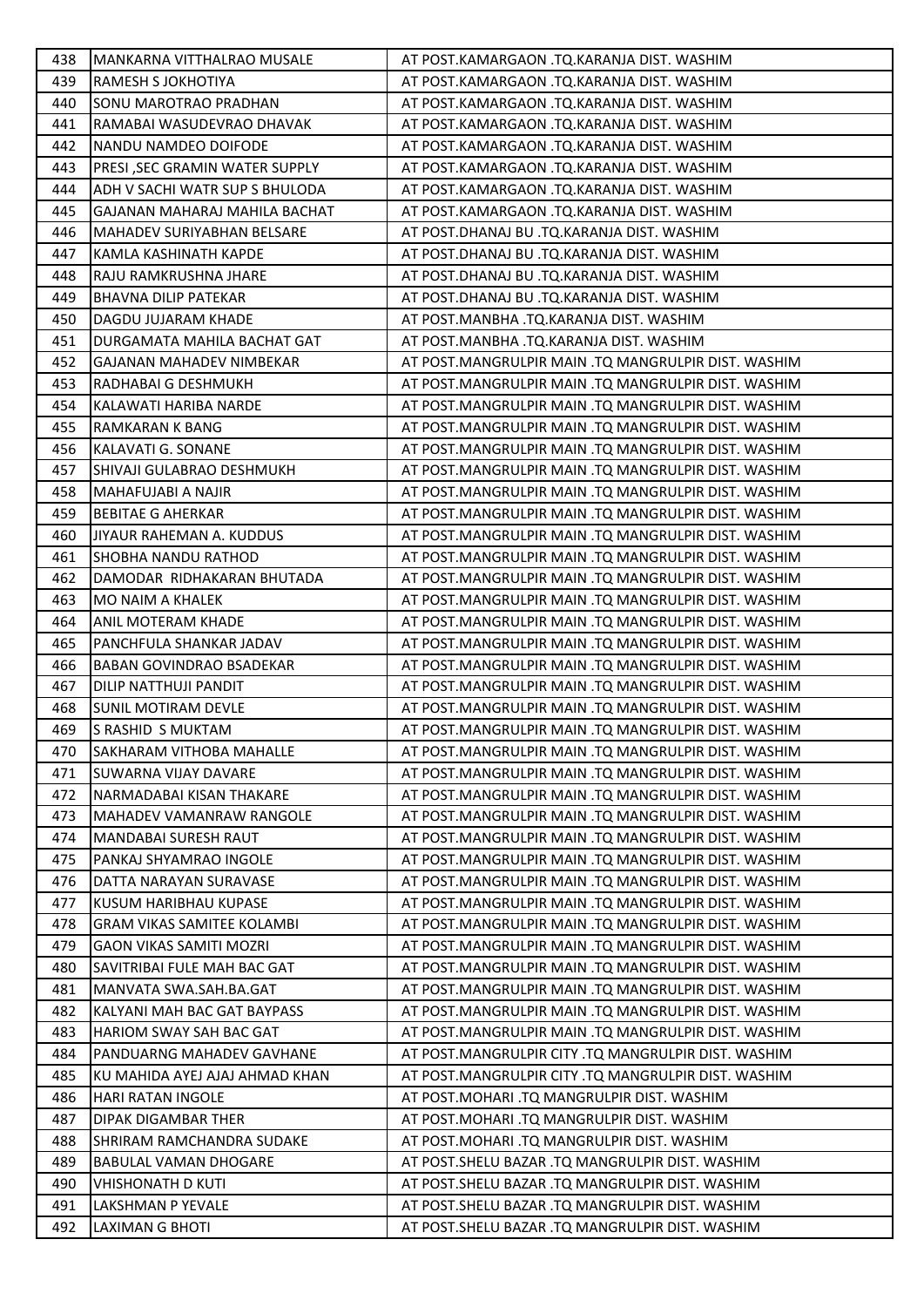| 493 | <b>MANOHAR S HARME</b>           | AT POST. SHELU BAZAR .TQ MANGRULPIR DIST. WASHIM  |
|-----|----------------------------------|---------------------------------------------------|
| 494 | <b>HARI A BHAGAT</b>             | AT POST. SHELU BAZAR .TQ MANGRULPIR DIST. WASHIM  |
| 495 | MHOTI U KHANDARE                 | AT POST.SHELU BAZAR .TQ MANGRULPIR DIST. WASHIM   |
| 496 | <b>MANGALA S GAVANDE</b>         | AT POST. SHELU BAZAR .TQ MANGRULPIR DIST. WASHIM  |
| 497 | UTTAM D RATHOD                   | AT POST. SHELU BAZAR . TQ MANGRULPIR DIST. WASHIM |
| 498 | <b>ASHOK M PAVAR</b>             | AT POST. SHELU BAZAR . TQ MANGRULPIR DIST. WASHIM |
| 499 | <b>SHOBHA S AVGAN</b>            | AT POST. SHELU BAZAR .TQ MANGRULPIR DIST. WASHIM  |
| 500 | POOJA MOHANRAO HARANE            | AT POST.SHELU BAZAR .TQ MANGRULPIR DIST. WASHIM   |
| 501 | SHEKUNTALA GHULABRAO NAVARE      | AT POST.SHELU BAZAR .TQ MANGRULPIR DIST. WASHIM   |
| 502 | NARYAN GANAGI BHAGAT             | AT POST.DHANORA .TQ MANGRULPIR DIST. WASHIM       |
| 503 | <b>BHAURAO KUNDLIK BHENDEKAR</b> | AT POST.DHANORA .TQ MANGRULPIR DIST. WASHIM       |
| 504 | <b>GANESH BHIKA RATHOD</b>       | AT POST.DHANORA .TQ MANGRULPIR DIST. WASHIM       |
| 505 | MILIND KASHIRAM UNDRE            | AT POST.DHANORA .TQ MANGRULPIR DIST. WASHIM       |
| 506 | SUVEDH A SONONE                  | AT POST.DHANORA .TQ MANGRULPIR DIST. WASHIM       |
| 507 | MEGHA SURESH RATHOD              | AT POST.DHANORA .TQ MANGRULPIR DIST. WASHIM       |
| 508 | <b>BHAURAO GANPAT LOKHANDE</b>   | AT POST.MANORA .TQ MANGRULPIR DIST. WASHIM        |
| 509 | KUBRABI SAIFULLAKHA              | AT POST.MANORA .TQ MANGRULPIR DIST. WASHIM        |
| 510 | VASANT TUKARAM SATPUTE           | AT POST.MANORA .TQ MANGRULPIR DIST. WASHIM        |
| 511 | <b>VIJAY MAHADEORAO KHUPSE</b>   | AT POST.MANORA .TQ MANGRULPIR DIST. WASHIM        |
| 512 | NARESH MADHAV GYANCHANDANI       | AT POST.MANORA .TQ MANGRULPIR DIST. WASHIM        |
| 513 | H. M. Z. P. SCHOOL FULUMARI      | AT POST.MANORA .TQ MANGRULPIR DIST. WASHIM        |
| 514 | BEBIBAI BALKRUSHNA CHISHTALKAR   | AT POST.MANORA .TQ MANGRULPIR DIST. WASHIM        |
| 515 | CHARNABAI PITA PUNDLIK DAFADE    | AT POST.MANORA .TQ MANGRULPIR DIST. WASHIM        |
| 516 | BASVESHWAR SWAY SAHA BACH GAT    | AT POST.MANORA .TQ MANGRULPIR DIST. WASHIM        |
| 517 | PUDLIK VISHARAM                  | AT POST.SHENDURJANA .TQ MANORA DIST. WASHIM       |
| 518 | NARMADA HIRASING RATHOD          | AT POST.SHENDURJANA .TQ MANORA DIST. WASHIM       |
| 519 | SHILA JANRAO SAYYAM              | AT POST.SHENDURJANA .TQ MANORA DIST. WASHIM       |
| 520 | JUGNU SHELAR GAVANDE             | AT POST.SHENDURJANA .TQ MANORA DIST. WASHIM       |
| 521 | R T CHAVHAN                      | AT POST.POHARADEVI .TQ MANORA DIST. WASHIM        |
| 522 | RAMCHAND AMARSING RATHOD         | AT POST.POHARADEVI .TQ MANORA DIST. WASHIM        |
| 523 | NARBADA D RATHOD                 | AT POST.POHARADEVI .TQ MANORA DIST. WASHIM        |
| 524 | <b>VARSHA MAROTRAO KHERDE</b>    | AT POST.POHARADEVI .TQ MANORA DIST. WASHIM        |
| 525 | DHARMIBAI TUKARAM RATHOD         | AT POST.SAKHARDOH .TQ MANORA DIST. WASHIM         |
| 526 | JAGAT AKAGI WAGMARE              | AT POST.SAKHARDOH .TQ MANORA DIST. WASHIM         |
| 527 | LATA BABULAL THAKUR              | AT POST. WASHIM MAIN TO. WASHIM DIST. WASHIM      |
| 528 | KISAN MADHUKAR KAHALE            | AT POST. WASHIM MAIN TO. WASHIM DIST. WASHIM      |
| 529 | DILIP SHANTITATH PHURSULE        | AT POST. WASHIM MAIN TO. WASHIM DIST. WASHIM      |
| 530 | <b>MADAN DATTA TADAS</b>         | AT POST. WASHIM MAIN TO. WASHIM DIST. WASHIM      |
| 531 | DNYNBA KESHAO KAVAR              | AT POST. WASHIM MAIN TO. WASHIM DIST. WASHIM      |
| 532 | KU.VIDYAVATI NARAYAN MASKE       | AT POST. WASHIM MAIN TQ. WASHIM DIST. WASHIM      |
| 533 | SUNITA.SHRIRAM.BHOSALE           | AT POST. WASHIM MAIN TO. WASHIM DIST. WASHIM      |
| 534 | GOPAL KONDAJI KAVAR              | AT POST. WASHIM MAIN TO. WASHIM DIST. WASHIM      |
| 535 | PRAKASA NARAYANRAO INGALE        | AT POST. WASHIM MAIN TQ. WASHIM DIST. WASHIM      |
| 536 | JANARDHAN KANHUJI JADHAV         | AT POST. WASHIM MAIN TO. WASHIM DIST. WASHIM      |
| 537 | GAJANAN RAMKRUSHNA GUDADE        | AT POST. WASHIM MAIN TQ. WASHIM DIST. WASHIM      |
| 538 | KAUSALYA AMRUTA MAHAJAN          | AT POST. WASHIM MAIN TQ. WASHIM DIST. WASHIM      |
| 539 | JAHANGIR ISAMAHMMED MUSLIM PAT   | AT POST. WASHIM MAIN TO. WASHIM DIST. WASHIM      |
| 540 | SINDUBAI BHAGWAN SOLANKE         | AT POST. WASHIM MAIN TQ. WASHIM DIST. WASHIM      |
| 541 | SANGITA NANDAKISHOR LAHANE       | AT POST. WASHIM MAIN TQ. WASHIM DIST. WASHIM      |
| 542 | SHOBHA GANESHARAO DESHAMUKH      | AT POST. WASHIM MAIN TO. WASHIM DIST. WASHIM      |
| 543 | <b>BEBI BHIKAJI RAUT</b>         | AT POST. WASHIM MAIN TQ. WASHIM DIST. WASHIM      |
| 544 | JAY BALIRAJA SAW                 | AT POST. WASHIM MAIN TO. WASHIM DIST. WASHIM      |
| 545 | JAYSHIVRAJ SAW. SAHA. BAC. GAT   | AT POST. WASHIM MAIN TQ. WASHIM DIST. WASHIM      |
| 546 | MU.PRA.NI.VYANKTESH SAH.MUDRNA   | AT POST. WASHIM MAIN TQ. WASHIM DIST. WASHIM      |
| 547 | LALBHADUR SHASTRI VIDYA KATA S   | AT POST. WASHIM MAIN TQ. WASHIM DIST. WASHIM      |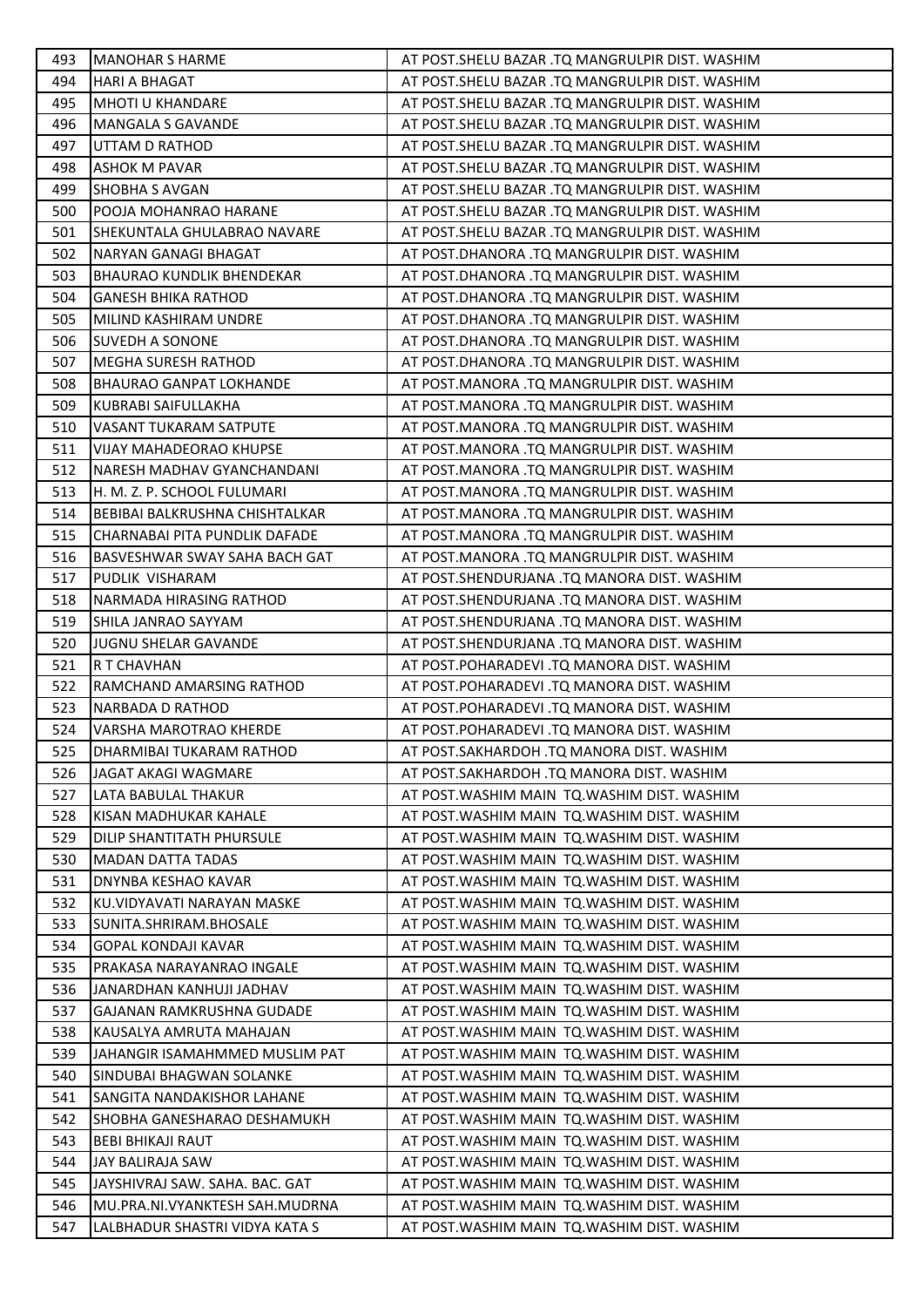| 548 | H.M.SHINDE GURUJI VIDHALY WARL  | AT POST. WASHIM MAIN TQ. WASHIM DIST. WASHIM   |
|-----|---------------------------------|------------------------------------------------|
| 549 | WATSAGULMA MAGAS W EDUCATION K  | AT POST. WASHIM MAIN TO. WASHIM DIST. WASHIM   |
| 550 | FULA NAMA JADHAV                | AT POST. WASHIM CITY TO. WASHIM DIST. WASHIM   |
| 551 | PARASRAM S RATHOD               | AT POST. WASHIM CITY TQ. WASHIM DIST. WASHIM   |
| 552 | <b>SHAM SA PAWAR</b>            | AT POST. WASHIM CITY TQ. WASHIM DIST. WASHIM   |
| 553 | RAMA K SURVE                    | AT POST. WASHIM CITY TQ. WASHIM DIST. WASHIM   |
| 554 | <b>MADHURI SADASIV WANKHEDE</b> | AT POST. WASHIM CITY TO. WASHIM DIST. WASHIM   |
| 555 | <b>GHANSHYAM B INGOLE</b>       | AT POST. WASHIM CITY TO. WASHIM DIST. WASHIM   |
| 556 | SHOBHA RUSTAMRAO GHUGE          | AT POST. WASHIM CITY TQ. WASHIM DIST. WASHIM   |
| 557 | HANUMAN M RATHOD                | AT POST. WASHIM CITY TO. WASHIM DIST. WASHIM   |
| 558 | SITA KASHINATH PATIL            | AT POST. WASHIM CITY TO. WASHIM DIST. WASHIM   |
| 559 | SARLABAI YUVARAJ PADGHAN        | AT POST. WASHIM CITY TQ. WASHIM DIST. WASHIM   |
| 560 | BHAGYALAXMI FEMALE BACHAT GAT   | AT POST. WASHIM CITY TO. WASHIM DIST. WASHIM   |
| 561 | SANTOSH SATTYANARAYAN MUNDADA   | AT POST.ANSING TQ.WASHIM DIST. WASHIM          |
| 562 | <b>BEBY A KHADE</b>             | AT POST.ANSING TQ.WASHIM DIST. WASHIM          |
| 563 | JANABAI KUNDALIK WANAKHADE      | AT POST.ANSING TQ.WASHIM DIST. WASHIM          |
| 564 | SK AKIL SK HAMID                | AT POST.ANSING TQ.WASHIM DIST. WASHIM          |
| 565 | SANTOSH DATTA INGOLE            | AT POST.ANSING TQ.WASHIM DIST. WASHIM          |
| 566 | PRAVIN SANJAY GABHANE           | AT POST.ANSING TQ.WASHIM DIST. WASHIM          |
| 567 | ULLHAS RATAN RATHOD             | AT POST.ANSING TQ.WASHIM DIST. WASHIM          |
| 568 | PARVATA PANDURANG DHOLE         | AT POST.TONDGAON TQ.WASHIM DIST. WASHIM        |
| 569 | RAMCHANDR NARAYAN GOTE          | AT POST.TONDGAON TQ.WASHIM DIST. WASHIM        |
| 570 | BALRAJ DNANBA HAJARE            | AT POST.TONDGAON TQ.WASHIM DIST. WASHIM        |
| 571 | PRAKASH P KALAVE                | AT POST.TONDGAON TQ.WASHIM DIST. WASHIM        |
| 572 | <b>GAJANAN BCG ADAGAON</b>      | AT POST.TONDGAON TQ.WASHIM DIST. WASHIM        |
| 573 | <b>GOPAL NARSING CHAVHAN</b>    | AT POST.PARDI TAKMOR TQ.WASHIM DIST. WASHIM    |
| 574 | KONDU SAKHARAM KHILLARE         | AT POST.PARDI TAKMOR TQ.WASHIM DIST. WASHIM    |
| 575 | <b>BIDUUDAS HARI KHILARE</b>    | AT POST.PARDI TAKMOR TQ.WASHIM DIST. WASHIM    |
| 576 | BHIKAJI NIMBAJI DHAD            | AT POST.MALEGAO TQ.MALEGAO DIST. WASHIM        |
| 577 | RUKHMINA KUNDLIK TALE           | AT POST.MALEGAO TQ.MALEGAO DIST. WASHIM        |
| 578 | SURESH BALAPRASHAD SHRMA        | AT POST.MALEGAO TQ.MALEGAO DIST. WASHIM        |
| 579 | <b>SOMA MAROTI SHINDE</b>       | AT POST.MALEGAO TQ.MALEGAO DIST. WASHIM        |
| 580 | IRAMBHAU SALIKRAM .NAVGHARE     | AT POST.MALEGAO TQ.MALEGAO DIST. WASHIM        |
| 581 | RITA VINAYAK JADHAV             | AT POST.MALEGAO TQ.MALEGAO DIST. WASHIM        |
| 582 | RA.SA.DHOGADE                   | AT POST.MALEGAO TQ.MALEGAO DIST. WASHIM        |
| 583 | VIKARMA TU. SAWALE              | AT POST.MALEGAO TQ.MALEGAO DIST. WASHIM        |
| 584 | <b>SUDHAKAR NARAYAN TARAK</b>   | AT POST.MALEGAO TQ.MALEGAO DIST. WASHIM        |
| 585 | PHEROJA B. SHE. YUSHUPHA        | AT POST.MALEGAO TQ.MALEGAO DIST. WASHIM        |
| 586 | <b>MARTAND SIDAJI TADASE</b>    | AT POST.MALEGAO TQ.MALEGAO DIST. WASHIM        |
| 587 | VANDANA PRABHAKAR SAWALE        | AT POST.MALEGAO TQ.MALEGAO DIST. WASHIM        |
| 588 | SHALIKRAM SHAMARAO NAVAGHARE    | AT POST.MALEGAO TQ.MALEGAO DIST. WASHIM        |
| 589 | ASHOK NIVRUTI NAGRE             | AT POST.MALEGAO TQ.MALEGAO DIST. WASHIM        |
| 590 | SE.& SA.GR.P.MUSALWADI          | AT POST.MALEGAO TQ.MALEGAO DIST. WASHIM        |
| 591 | SUSHILA PARASHRAM GHAGAT        | AT POST.KINHIRAJA TQ.MALEGAO DIST. WASHIM      |
| 592 | TAI S SONONE                    | AT POST.KINHIRAJA TQ.MALEGAO DIST. WASHIM      |
| 593 | VATCHALA PRLAHAD                | AT POST. SHIRPUR JAIN TO. MALEGAO DIST. WASHIM |
| 594 | RAJARAM R MITKARI               | AT POST. SHIRPUR JAIN TO. MALEGAO DIST. WASHIM |
| 595 | WAMAN V BHANGI                  | AT POST.SHIRPUR JAIN TQ.MALEGAO DIST. WASHIM   |
| 596 | PRALHAD G GHAYAL                | AT POST.SHIRPUR JAIN TQ.MALEGAO DIST. WASHIM   |
| 597 | RUKAMABAI D BAKAL               | AT POST.SHIRPUR JAIN TQ.MALEGAO DIST. WASHIM   |
| 598 | <b>BALIRAM P KHILLARE</b>       | AT POST.SHIRPUR JAIN TQ.MALEGAO DIST. WASHIM   |
| 599 | PANDURANG M GAVALI              | AT POST.SHIRPUR JAIN TQ.MALEGAO DIST. WASHIM   |
| 600 | SHIDDESHWAR S YAVATA            | AT POST.SHIRPUR JAIN TQ.MALEGAO DIST. WASHIM   |
| 601 | KACARULALA J MUNDADA            | AT POST.SHIRPUR JAIN TQ.MALEGAO DIST. WASHIM   |
| 602 | <b>TUKARAM S LADE</b>           | AT POST.SHIRPUR JAIN TQ.MALEGAO DIST. WASHIM   |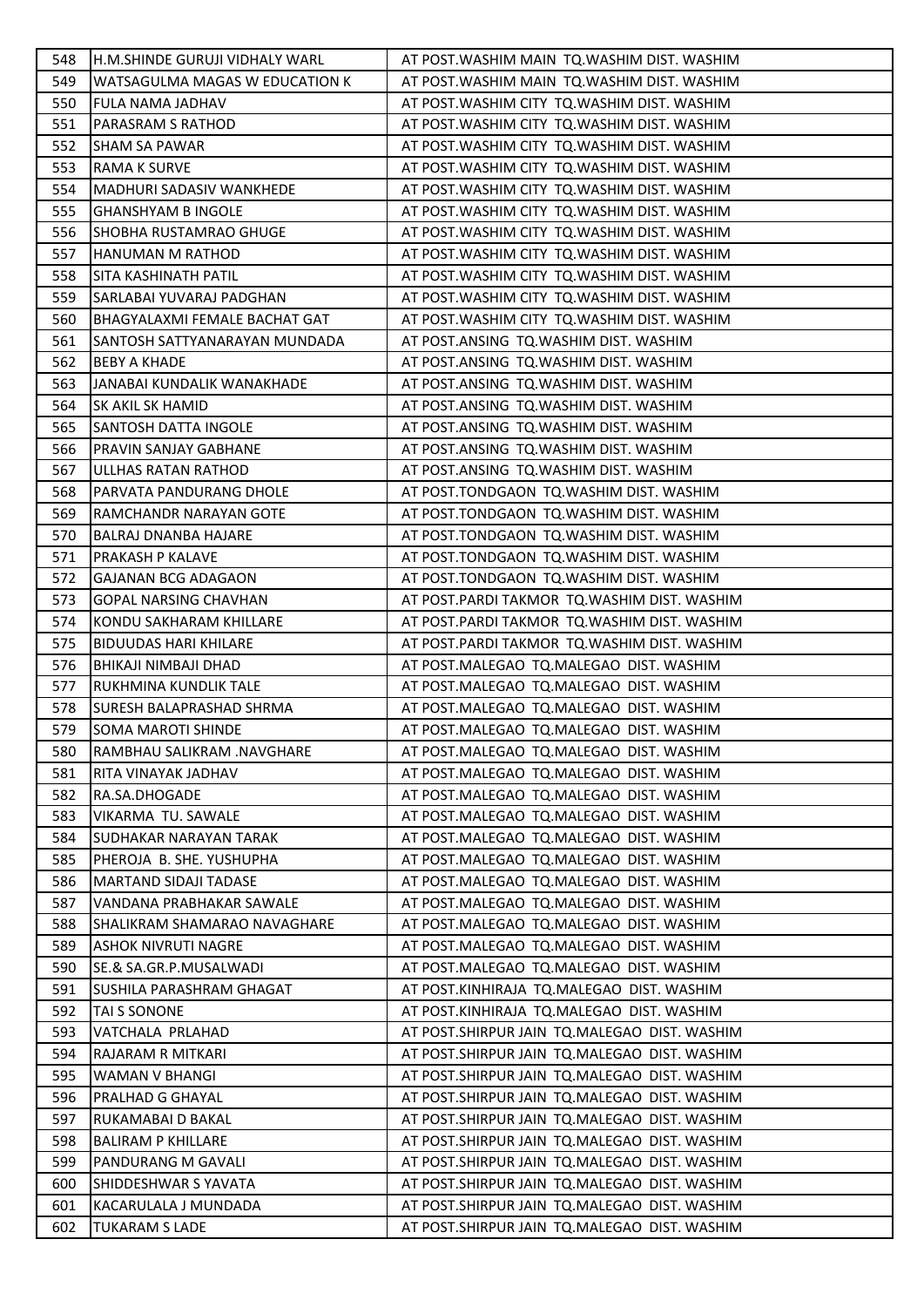| 603 | NAMDEV G SAVALE                   | AT POST.SHIRPUR JAIN TQ.MALEGAO DIST. WASHIM  |
|-----|-----------------------------------|-----------------------------------------------|
| 604 | <b>VASANT P GAVALI</b>            | AT POST.SHIRPUR JAIN TQ.MALEGAO DIST. WASHIM  |
| 605 | VIJAY SITARAM NAIKWADE            | AT POST.SHIRPUR JAIN TQ.MALEGAO DIST. WASHIM  |
| 606 | SHESHRAO GOTE                     | AT POST.SHIRPUR JAIN TQ.MALEGAO DIST. WASHIM  |
| 607 | SHILPA PRALHAD DONGARDIVE         | AT POST.SHIRPUR JAIN TQ.MALEGAO DIST. WASHIM  |
| 608 | YASHODA ARJUNA VAIDHYA            | AT POST.SHIRPUR JAIN TQ.MALEGAO DIST. WASHIM  |
| 609 | SARVSATI MAHILA S S B GAT         | AT POST.SHIRPUR JAIN TQ.MALEGAO DIST. WASHIM  |
| 610 | <b>GANESH BACHAT GAT</b>          | AT POST.SHIRPUR JAIN TQ.MALEGAO DIST. WASHIM  |
| 611 | ROKDOBA SETKARI BACHAT GAT        | AT POST.SHIRPUR JAIN TQ.MALEGAO DIST. WASHIM  |
| 612 | K G N MAHILA B GAT                | AT POST.SHIRPUR JAIN TQ.MALEGAO DIST. WASHIM  |
| 613 | SHILESHAVAR MAHILA SHG            | AT POST.SHIRPUR JAIN TQ.MALEGAO DIST. WASHIM  |
| 614 | NATTHU MAHADU NANDE               | AT POST.MEDASHI TQ.MALEGAO DIST. WASHIM       |
| 615 | LOBHA JAYRAM ADE                  | AT POST.MEDASHI TQ.MALEGAO DIST. WASHIM       |
| 616 | LAXMAN RATAN ADE                  | AT POST.MEDASHI TQ.MALEGAO DIST. WASHIM       |
| 617 | JAY MUNGSAJI BCG UMARWADI         | AT POST.MEDASHI TQ.MALEGAO DIST. WASHIM       |
| 618 | RAMABAI M BCG MALEGAON            | AT POST.PANGRIKUTE TQ.MALEGAO DIST. WASHIM    |
| 619 | TULASHIRAM RAWBA METANGE          | AT POST.PANGRIKUTE TQ.MALEGAO DIST. WASHIM    |
| 620 | KAVERI UDHAV PALASKAR             | AT POST.PANGRIKUTE TQ.MALEGAO DIST. WASHIM    |
| 621 | VAMAN LODAJI DHONGADE             | AT POST.JAULKARAILWAY TQ.MALEGAO DIST. WASHIM |
| 622 | VATSLAYA VISHVNATH AVACHAR        | AT POST.JAULKARAILWAY TQ.MALEGAO DIST. WASHIM |
| 623 | <b>MANDA MANIK MAIGHANE</b>       | AT POST.JAULKARAILWAY TQ.MALEGAO DIST. WASHIM |
| 624 | USHA NAMDEO MANSUTE               | AT POST.JAULKARAILWAY TQ.MALEGAO DIST. WASHIM |
| 625 | NILESH NAMDEO MANSUTE             | AT POST.JAULKARAILWAY TQ.MALEGAO DIST. WASHIM |
| 626 | TUKARAM SHAMRAO RATHOD            | AT POST.JAULKARAILWAY TQ.MALEGAO DIST. WASHIM |
| 627 | SUKHANANDAN MOTIRAM THAKRE        | AT POST.JAULKARAILWAY TQ.MALEGAO DIST. WASHIM |
| 628 | ADHYKASH/SACHIV SHRI SANT GAGA    | AT POST.RISOD MAIN TQ.RISOD DIST. WASHIM      |
| 629 | ADHYKASH/SACHIV SHRI SANT GAJA    | AT POST.RISOD MAIN TQ.RISOD DIST. WASHIM      |
| 630 | VISHNU DAGADU GADILE              | AT POST.RISOD MAIN TQ.RISOD DIST. WASHIM      |
| 631 | <b>BHARAT BABANRAO LATE</b>       | AT POST.RISOD MAIN TQ.RISOD DIST. WASHIM      |
| 632 | SANJAB BALIRAM LANBHADE           | AT POST.RISOD MAIN TQ.RISOD DIST. WASHIM      |
| 633 | BABURAO AMRUTA DHOTRE             | AT POST.RISOD MAIN TQ.RISOD DIST. WASHIM      |
| 634 | SANTOSH SAKHARAM SANAP            | AT POST.RISOD MAIN TQ.RISOD DIST. WASHIM      |
| 635 | NARAYANSING JAWAHARSINH TAHKUR    | AT POST.RISOD MAIN TQ.RISOD DIST. WASHIM      |
| 636 | RUSTUM J WAGH                     | AT POST.RISOD MAIN TQ.RISOD DIST. WASHIM      |
| 637 | ASMA PARVIN SALIM AHMEAD KHAN     | AT POST.RISOD MAIN TQ.RISOD DIST. WASHIM      |
| 638 | RAMBHAU AAPAJI BHOSLE             | AT POST.RISOD MAIN TQ.RISOD DIST. WASHIM      |
| 639 | SUBHASH AAPPA SAWANT              | AT POST.RISOD MAIN TQ.RISOD DIST. WASHIM      |
| 640 | SAKHARAM SHIVRAM SANGLE           | AT POST.RISOD MAIN TQ.RISOD DIST. WASHIM      |
| 641 | MEHREJA BEGAM BIRAMKHA            | AT POST.RISOD MAIN TQ.RISOD DIST. WASHIM      |
| 642 | SHILATAI UDHAWARAO DESHMUKH       | AT POST.RISOD MAIN TQ.RISOD DIST. WASHIM      |
| 643 | <b>SANTOSH KUNDALIK PHUTANKAR</b> | AT POST.RISOD MAIN TQ.RISOD DIST. WASHIM      |
| 644 | KANTABAI SHANKAR KASAB            | AT POST.RISOD MAIN TQ.RISOD DIST. WASHIM      |
| 645 | RENUKABAI BABURAO DHOTRE          | AT POST.RISOD MAIN TQ.RISOD DIST. WASHIM      |
| 646 | ANNPURNA MAHADA JAYBHAYE          | AT POST.RISOD MAIN TQ.RISOD DIST. WASHIM      |
| 647 | <b>GAJANAN SHAMRAO MATE</b>       | AT POST.RISOD MAIN TQ.RISOD DIST. WASHIM      |
| 648 | JAYA SHALIKRAO GIRHE              | AT POST.RISOD MAIN TQ.RISOD DIST. WASHIM      |
| 649 | VINODH VITOBA KHADSE              | AT POST.RISOD MAIN TQ.RISOD DIST. WASHIM      |
| 650 | <b>JIJAU MAHILA BACHAT GATH</b>   | AT POST.RISOD MAIN TQ.RISOD DIST. WASHIM      |
| 651 | SAVITRIBAI PHULE GAT KARDA        | AT POST.RISOD MAIN TQ.RISOD DIST. WASHIM      |
| 652 | D P GORE                          | AT POST.RISOD CITY TQ.RISOD DIST. WASHIM      |
| 653 | KAMALKISHOR KAPURCHAND BAGDIA     | AT POST.RISOD CITY TQ.RISOD DIST. WASHIM      |
| 654 | KANCHNMALA S RUHAVARIYA           | AT POST.RISOD CITY TQ.RISOD DIST. WASHIM      |
| 655 | KAILASH T RAHITAKAR               | AT POST.RISOD CITY TQ.RISOD DIST. WASHIM      |
| 656 | RAMES G HARAVAT                   | AT POST.RISOD CITY TQ.RISOD DIST. WASHIM      |
| 657 | RAMADAS S JADHAO                  | AT POST.RISOD CITY TQ.RISOD DIST. WASHIM      |